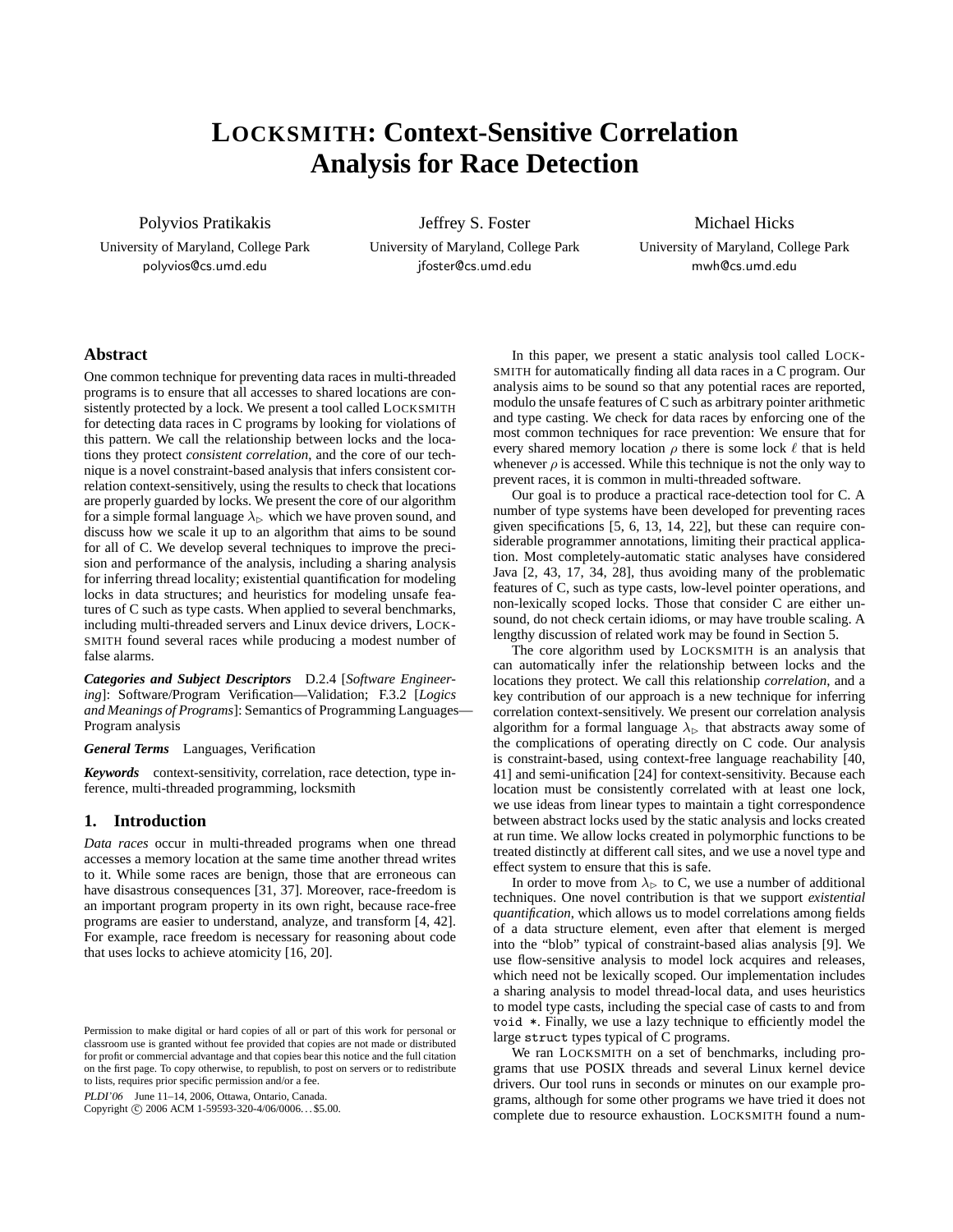```
pthread_mutex_t L1 = ..., L2 = ...;
int x, y, z;
void munge(pthread_mutex_t *l, int *p) {
 pthread_mutex_lock(l);
  *p = 3;
  pthread_mutex_unlock(l);
}
...
munge(&L1, &x);
munge(&L2, &y);
munge(&L2, &z);
```
**Figure 1.** Locking Example in C

ber of data races, and overall produces few total warnings, making it easy to inspect the output manually. We also measured the effectiveness of the various analysis features mentioned above, and we found that all are useful, reducing the number of warnings in total by as much as a factor of three overall.

In summary, this paper makes the following contributions:

- We describe a context-sensitive correlation analysis for the language  $\lambda_{\triangleright}$ . Given a source program in  $\lambda_{\triangleright}$ , our analysis determines whether every memory location in the program is consistently correlated with a lock. Our analysis models locks linearly and uses a novel effect system to treat locks created in different calls to a function distinctly. (Section 2)
- We scale up our analysis to the C programming language with a series of additional techniques, including flow-sensitivity, existential quantification, and a sharing analysis to infer threadlocal data. (Section 3)
- We evaluate our implementation on a small set of benchmarks. LOCKSMITH was able to find several races with few overall warning messages. (Section 4)

Although we focus on locking in this paper, we believe that the concept of correlation may be of independent interest. For example, a program may correlate a variable containing an integer length with a array having that length [49]; it may correlate an environment structure with the closure that takes it as an argument [32]; or it may correlate a memory location with the *region* in which that location is stored [23, 25].

# **2. Race Freedom as Consistent Correlation**

Consider the C program in Figure 1. This program has two locks, L1 and L2, and three integer variables, x, y, and z (we omit initialization code for simplicity). The function munge takes a lock and a pointer and writes through the pointer with the lock held. Suppose that the program makes the three calls to munge as shown, and that this sequence of calls is invoked by two separate threads.

This program is race-free because for each location, there is a lock that is always held when that location is accessed. In particular, L1 is held for all accesses to x, and L2 is held for all accesses to both y and z. More formally, we say that a location  $\rho$  is *correlated* with a lock  $\ell$  if at some point a thread accesses  $\rho$  while holding  $\ell$ . We say that a location  $\rho$  and a lock  $\ell$  are *consistently correlated* if  $\ell$ is *always* held by the thread accessing  $\rho$ . Thus if all locations in a program are consistently correlated, then that program is race free.

Establishing consistent correlation is a two-step process. First, we determine what locks  $\ell$  are held when the thread accesses some location  $ρ$ . Having gathered this information, we can then ask whether  $\rho$  is consistently correlated with some lock.

To simplify our presentation, we present the core of our algorithm for a small language  $\lambda_{\triangleright}$  in which locations can be guarded







**Figure 3.** Locking example in  $\lambda_{\triangleright}$  and its constraint graph

by at most one lock (rather than a set of locks), and in which the lock correlated with a memory read or write is made explicit in the program text. This allows us to defer the problem of determining what locks are held at each dereference and focus on checking for consistent correlation. In Section 3, we describe how to extend our ideas to find data races in the full C programming language, including how to infer held lock sets at each program point.

## **2.1** The Language  $\lambda_{\triangleright}$

Figure 2 presents the syntax of  $\lambda_{\triangleright}$ , a polymorphic lambda calculus extended with integers, comparisons, pairs, a primitive for generating mutual exclusion locks, and updatable references. We annotate function occurrences  $f^i$  with an *instantiation site i*, as in some other context-sensitive analyses [40]. Dereferences  $!^{e}e_1$  and assignments  $e_1 :=^e e_2$  take as an additional argument an expression e that evaluates to a lock, which is acquired for the duration of the memory access and released afterward. To keep the presentation simpler  $\lambda_{\triangleright}$  does not include other language features such as recursive data structures, although those are handled by LOCK-SMITH. The left side of Figure 3 gives the program in Figure 1 modeled in  $\lambda_{\triangleright}$ . The body of munge has been reduced to the expression  $p :=$ <sup>1</sup> 3, indicating that 1 will be held during the assignment to p.

To check whether this program is consistently correlated, a natural approach would be to perform a points-to analysis for all of the pointers and locks in the program. At the assignment  $p :=$ <sup>1</sup> 3 in the program, we could correlate all of the locations  $\rho$  to which p may point with the  $singleton$  lock  $\ell$  to which 1 points. The lock 1 must point to a single  $\ell$  or else some location  $\rho$  might be accessed sometimes with one lock and sometimes with another. Unfortunately, this condition is not satisfied in our example: the points-to set of 1 is  ${L1, L2}$ , since it will be L1 at the first call to munge and L2 at the second call. Thus our hypothetical algorithm would erroneously conclude that no single lock is held for all accesses, leading to false reports of possible races.

The problem is that correlation between 1 and p is not being treated *context-sensitively*. Even if we were to use a contextsensitive alias analysis [9], the points-to sets mentioned above would be the same, assuming that within the body of the function we summarized all calls, which is a standard technique.

We address this problem in two steps. First, we introduce *correlation constraints* of the form  $\rho \triangleright \ell$ , which indicate that the location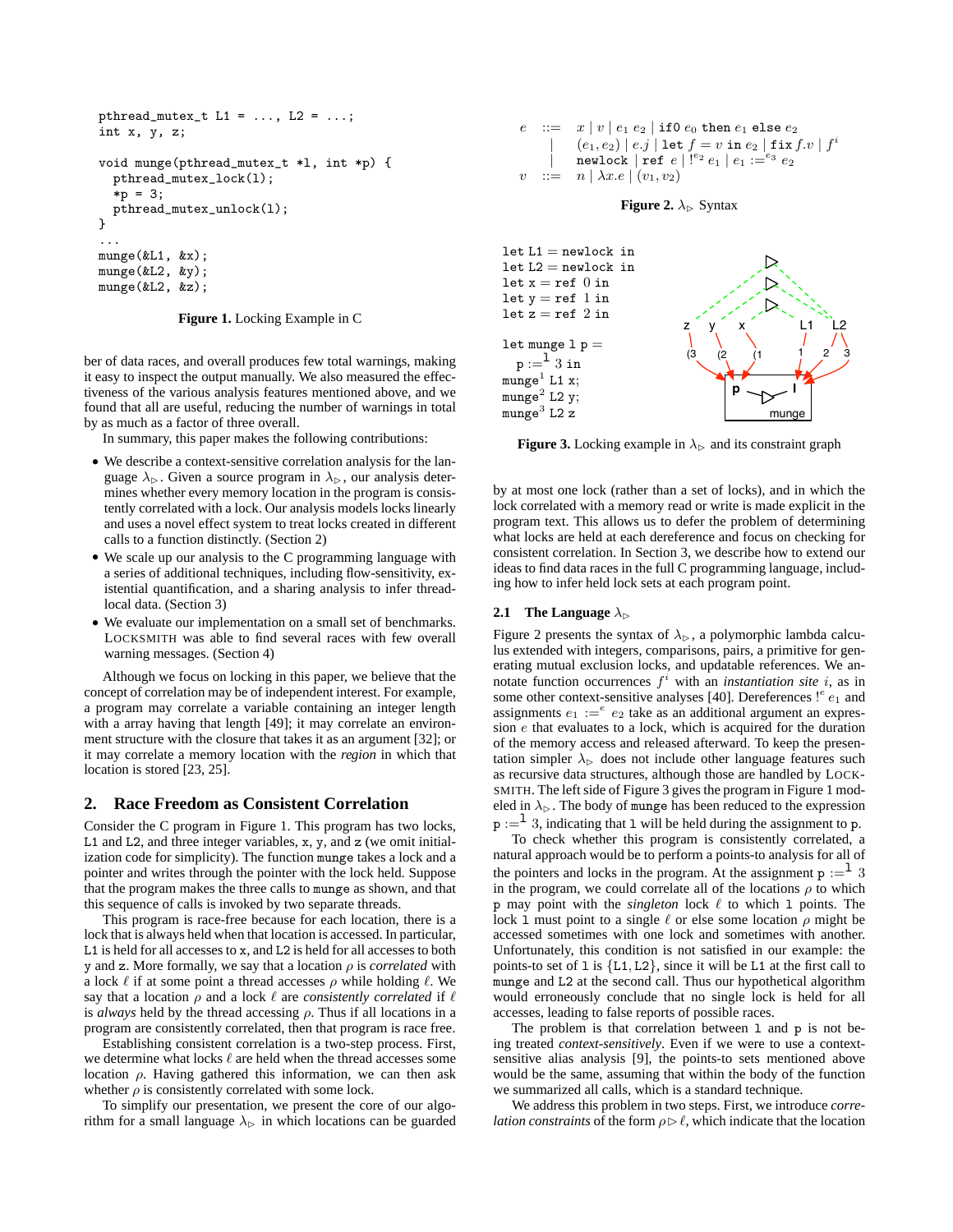| types                                           | $\tau$ ::= $\int \frac{\pi}{\epsilon} \, dt \mid \tau \times \tau \mid \tau \to^{\varepsilon} \tau' \mid \text{lock } \ell \mid \text{ref } \rho \tau$ |
|-------------------------------------------------|--------------------------------------------------------------------------------------------------------------------------------------------------------|
| labels                                          | $l$ ::= $\ell \mid \rho$                                                                                                                               |
| effects                                         | $\varepsilon$ ::= $\emptyset \mid \{\ell\} \mid \chi \mid \varepsilon \uplus \varepsilon' \mid \varepsilon \cup \varepsilon'$                          |
| polytypes                                       | $\sigma$ ::= $\emptyset \mid \{\ell\} \mid C \cup C$                                                                                                   |
| constraints                                     | $c$ ::= $\tau \leq \tau'$ (subtyping)                                                                                                                  |
| $\ell = \ell'$ (lock unification)               |                                                                                                                                                        |
| $\rho \leq \rho'$ (location flow)               |                                                                                                                                                        |
| $\rho \geq \rho'$ (location flow)               |                                                                                                                                                        |
| $\varepsilon \leq \chi$ (effect flow)           |                                                                                                                                                        |
| $\varepsilon \leq \chi$ (effect filtering)      |                                                                                                                                                        |
| $\varepsilon \leq \tau \chi$ (effect filtering) |                                                                                                                                                        |
| $\tau \leq_p^{\tau} \tau'$ (type instantiation) |                                                                                                                                                        |
| $\ell \leq \ell'$ (lock instantiation)          |                                                                                                                                                        |
| $\rho \leq_p^{\ell} \rho'$ (lock instantiation) |                                                                                                                                                        |
| $\rho \leq_p^{\ell} \rho'$ (location inst.)     |                                                                                                                                                        |
| $\varepsilon \leq \tau' \chi$ (effect inst.)    |                                                                                                                                                        |

**Figure 4.** Types and Constraints

 $\rho$  is correlated with the lock  $\ell$ . Here,  $\rho$  and  $\ell$  are location and lock *labels*, used to represent locations and locks that arise at run time. Our analysis generates correlation constraints based on occurrences of  $e_1$  and  $e_1 := e_2$  in the program. Second, we formalize an analysis to propagate correlation constraints in a context-sensitive way throughout the program, by creating a variety of other (flow) constraints and solving them to determine whether correlations are consistent. We define consistent correlation precisely as follows.

DEFINITION 1 (Correlation Set). *Given a location* ρ *and a set of constraints* C*, we define the* correlation set *of* ρ *in* C *as*

$$
S(C, \rho) = \{ \ell \mid C \vdash \rho \rhd \ell \}
$$

Here we write  $C \vdash \rho \triangleright \ell$  to say that  $\rho \triangleright \ell$  can be proven from the constraints in C.

DEFINITION 2 (Consistent Correlation). *A set of constraints* C *is* consistently correlated *if*  $\forall \rho$ .  $|S(C, \rho)| \leq 1$ .

Thus, a constraint set  $C$  is consistently correlated if all abstract locations  $\rho$  are either correlated with one lock, or are never accessed and so are correlated with no locks.

The right side of Figure 3 shows a graph of the constraints that our analysis generates for this example code. Each label in the program forms a node in the graph, and labeled, directed edges indicate data flow. Location flow edges corresponding to a function call are labeled with  $(i$  for the parameters at call site  $i$ , and any return values (not shown) are labeled with  $)i$ . Locks are modeled with unification in our system, and we label such edges simply with the call site, with the direction of the arrow into the type that was instantiated. For example, both L1 and x are passed in at call site 1, so they connect to the parameters using edges labeled with (1. Undirected edges represent correlation. In this case, the body of munge requires that l and p are correlated.

After generating constraints we perform constraint resolution to propagate correlation constraints context-sensitively through the call graph. In this example, we copy munge's correlation constraint out to each of the call sites, resulting in the three correlation constraints shown with dashed edges:

$$
x \rhd L1 \qquad y \rhd L2 \qquad z \rhd L2
$$

It is easy to see that these constraints are consistently correlated according to Definition 2.

# **2.2 Type System**

We use a type and effect system for generating constraints  $C$  to check for consistent correlation. Our type system proves judgments of the form  $C; \Gamma \vdash e : \tau; \varepsilon$ , which means that expression e has type  $\tau$  and effect  $\varepsilon$  under type assumptions  $\Gamma$  and constraint set C.

Figure 4 gives the type language and constraints used by our analysis. Types include integers, pairs, function types annotated with an effect  $\varepsilon$ , lock types with a label  $\ell$ , and reference types with a label  $\rho$ . Effects are used to enforce linearity for locks (see below), and consist of the empty effect  $\emptyset$ , a singleton effect  $\{\ell\}$ , effect variables  $\chi$  which are solved for during resolution, and both disjoint and non-disjoint unions of effects  $\varepsilon \uplus \varepsilon'$  and  $\varepsilon \cup \varepsilon'$ , respectively.  $\lambda_{\triangleright}$  models context-sensitivity over labels using polytypes  $\sigma$ , introduced by let and fix. In our type language, polytype  $(\forall . \tau, l)$ represents a universally quantified type, where  $\tau$  is the base type and  $\bar{l}$  is the set of *non*-quantified labels [24, 40]. Finally, C is a set of atomic constraints c. Within the type rules, the judgment  $C \vdash c$ indicates that  $c$  can be proven by the constraint set  $C$ ; in our algorithm, such judgments cause us to "generate" constraint  $c$  and add it  $C$ .

*Effects* Effects  $\varepsilon$  form an important part of  $\lambda_{\triangleright}$ 's type system by enforcing linearity for lock labels. Roughly speaking, a lock label  $\ell$  is linear if it never represents two different run-time locks that could reside in the same storage or are simultaneously live. To understand why this is important, consider the following code, where hypothetical types and generated constraints are marked in comments, eliding the constraints for the references to locks. We use  $e_1$ ;  $e_2$  as the standard abbreviation for  $(\lambda x.e_2)$   $e_1$  where  $x \notin \mathit{fv}(e_2)$ .

| $let 1 = ref$ newlock in                                        | // 1 : $ref^{\rho'}$ (lock $\ell$ ) |
|-----------------------------------------------------------------|-------------------------------------|
| $\texttt{let x} = \texttt{ref} \enspace 0 \enspace \texttt{in}$ | // $x: ref^{\rho} int$              |
| $x := 1^1 1$ ;                                                  | // $\rho \triangleright \ell$       |
| $1 := newlock;$                                                 |                                     |
| $x := 12$                                                       | $// \rho \triangleright \ell$       |

This code violates consistent correlation because x is correlated with two different run-time locks due to the assignment. However, to give 1 a consistent type,  $\ell$  is used to model both locks, violating linearity. As a result, the constraints mistakenly suggest the program is safe, because  $\rho$  is only ever correlated with  $\ell$ .

We now turn to the monomorphic type rules for  $\lambda_{\triangleright}$ , shown in Figure 5. The [Newlock] rule in this system requires that when we create a lock labeled  $\ell$  we generate an effect  $\{\ell\}$ . The other rules, like [Pair], join the effects of their subexpressions with disjoint union  $\forall$ , thus requiring that chosen lock labels not conflict. For example, with the given labeling, the above code has the effect  $\{\ell\} \uplus$  $\{\ell\}$ . We implicitly require that disjoint unions are truly disjoint during constraint resolution, we will check that this holds—and thus we would forbid L1 and L2 from being given the same label. On the other hand, location labels  $\rho$ , introduced in the rule [Ref] for typing memory allocation, do not add to the effect as memory locations need not be linear.

Some other type-based systems for race detection [13, 22] and related systems for modeling dynamic memory allocation [46] avoid the need for this kind of effect by forcing newly-allocated locks (and/or locations) to be valid only within a lexical scope. That is, newlock is replaced with a construct newlock  $x$  in  $e$ , which at run time generates a new lock and substitutes it for  $x$ within e. When typing this construct, x's label  $\ell$  is only valid in the expression e, ensuring the allocated lock cannot escape. Therefore subsequent invocations of the same newlock  $x$  in  $e$  (e.g., within a recursive function) cannot be confused. We can achieve the same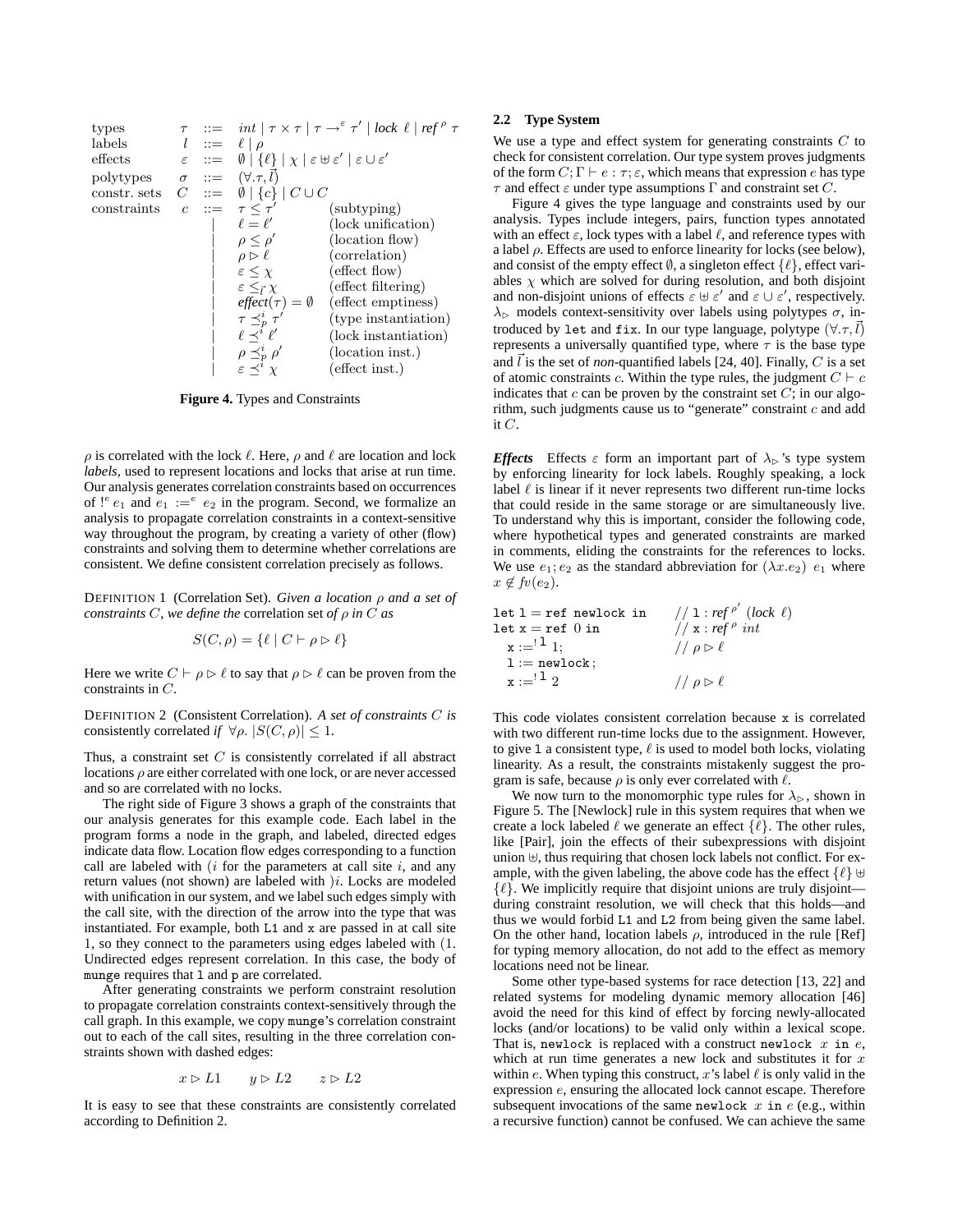$$
[Id] \frac{}{C; \Gamma, x : \tau \vdash x : \tau; \emptyset}
$$
\n
$$
[Int] \frac{}{C; \Gamma + n : int; \emptyset}
$$
\n
$$
[Lam] \frac{C; \Gamma, x : \tau \vdash e : \tau'; \varepsilon \quad C \vdash \varepsilon \leq \chi \quad \chi \text{ fresh}}{C; \Gamma \vdash \lambda x. e : \tau \rightarrow^{\kappa} \tau'; \emptyset}
$$
\n
$$
C; \Gamma \vdash e_1 : \tau \rightarrow^{\varepsilon} \tau'; \varepsilon_1
$$
\n
$$
[App] \frac{C; \Gamma \vdash e_2 : \tau; \varepsilon_2}{C; \Gamma \vdash e_2 : \tau'; \varepsilon_1 \quad \forall \varepsilon_2 \quad \forall \varepsilon} \varepsilon}
$$
\n
$$
[Pair] \frac{C; \Gamma \vdash e_1 : \tau_1; \varepsilon_1 \quad C; \Gamma \vdash e_2 : \tau_2; \varepsilon_2}{C; \Gamma \vdash (e_1, e_2) : \tau_1 \times \tau_2; \varepsilon_1 \quad \forall \varepsilon_2} \varepsilon}
$$
\n
$$
[Proj] \frac{C; \Gamma \vdash e : \tau_1 \times \tau_2; \varepsilon \quad j = 1, 2}{C; \Gamma \vdash e, j : \tau_j; \varepsilon}
$$
\n
$$
[Sub] \frac{C; \Gamma \vdash e : \tau_1; \varepsilon \quad C \vdash \tau_1 \leq \tau_2}{C; \Gamma \vdash e, j : \tau_j; \varepsilon}
$$
\n
$$
[Com]
$$
\n
$$
[Con]
$$
\n
$$
[Cor]
$$
\n
$$
[Cor]
$$
\n
$$
[Cor]
$$
\n
$$
[Cor]
$$
\n
$$
[Cor]
$$
\n
$$
[Cor]
$$
\n
$$
[Cor]
$$
\n
$$
[Cor]
$$
\n
$$
[Cor]
$$
\n
$$
[Cor]
$$
\n
$$
[Cor]
$$
\n
$$
[Cor]
$$
\n
$$
[Cor]
$$
\n
$$
[Cor]
$$
\n
$$
[Cor]
$$
\n
$$
[Cor]
$$
\n
$$
[Cor]
$$
\n
$$
[Cor
$$

**Figure 5.**  $\lambda_{\triangleright}$  Monomorphic Rules

effect using the [Down] rule, described below, and our approach matches the usage of newlock as it occurs in practice.

*Typing Rules* Turning to the remaining rules in Figure 5, [Id], [Int], and [Proj] are standard. [Lam] types a function definition, and the effect on the function arrow is the effect of the body. Notice that we always place effect variables  $\chi$  on function arrows; this ensures constraints involving effects always have a variable on their righthand side, simplifying constraint resolution. In [App] we apply a function  $e_1$  to argument  $e_2$ , and the effect includes the effect of evaluating  $e_1$ , the effect of evaluating  $e_2$ , and the effect of the function body.

The [Sub] rule and subtyping rules, shown in Figure 7(a), are also standard. Note that in rule [Sub-Lock], we require  $\ell$  and  $\ell'$  to be equal. Thus we have no subtyping on lock labels, which makes it easier to enforce linearity by forcing lock labels that "flow" together to be unified. The rules in Figure 7(a) can be seen as judgments for reducing subtyping on types to constraints on labels, and during constraint resolution we assume that all subtyping constraints have been reduced in this way and thus eliminated.

[Cond] is mostly standard, except we use a non-disjoint union to join the effects of the two branches, since only one of  $e_1$  or  $e_2$ will be executed at run time. [Deref] accesses a location  $e_1$  while holding lock  $e_2$ , and generates a correlation constraint between the lock and location label, as does [Assign].

$$
C; \Gamma \vdash v_1 : \tau_1; \emptyset \quad \vec{l} = f(\Gamma)
$$
\n[Let] 
$$
\frac{C; \Gamma, f: (\forall \tau_1, \vec{l}) \vdash e_2 : \tau_2; \varepsilon}{C; \Gamma \vdash \text{let } f = v_1 \text{ in } e_2 : \tau_2; \varepsilon}
$$
\n[Inst] 
$$
\frac{C \vdash \tau \preceq^i_+ \tau' \quad C \vdash \vec{l} \preceq^i_\pm \vec{l}}{C; \Gamma, f: (\forall \tau, \vec{l}) \vdash f^i : \tau'; \emptyset}
$$
\n
$$
C; \Gamma, f: (\forall \tau, \vec{l}) \vdash v : \tau'; \emptyset \quad \vec{l} = f(\Gamma)
$$
\n
$$
C \vdash \tau' \leq \tau \quad C \vdash \tau \preceq^i_+ \tau''
$$
\n[Fix] 
$$
\frac{C \vdash \vec{l} \preceq^i_\pm \vec{l}}{C; \Gamma \vdash \text{fix } f \cdot v : \tau''; \emptyset}
$$
\n
$$
C; \Gamma \vdash e : \tau; \varepsilon \quad \vec{l} = f(\Gamma) \cup f(\tau)
$$
\n[Down] 
$$
\frac{C \vdash \varepsilon \leq^r \chi}{C; \Gamma \vdash e : \tau; \chi} \quad \chi \text{ fresh}
$$

**Figure 6.**  $\lambda_{\triangleright}$  Polymorphic Rules (plus [Down])

*Polymorphism* Figure 6 gives the rules for polymorphism. [Let] introduces polytypes. As is standard we only generalize the types of values. In [Let] the name f is bound to a quantified type where  $\ell$  is the set of free labels of Γ, i.e., the labels that cannot be generalized.

In [Inst], we use *instantiation constraints* to model a type instantiation. The constraint  $\tau \preceq^i_+ \tau'$  means that there exists some substitution  $\phi_i$  such that  $\phi_i(\overline{\tau}) = \tau'$ , i.e., that at the use of f labeled by index i in the program,  $\tau$  is instantiated to  $\tau'$ . We also generate the constraint  $\vec{l} \preceq^i_{\pm} \vec{l}$ , which requires that all of the variables we could not quantify are renamed to themselves by  $\phi_i$ , i.e., they are not instantiated.

The subscript  $+$ 's and  $-$ 's in an instantiation constraint are *polarities*, which represent the direction of subtyping through a constraint, either covariant (+) or contravariant (−). Instantiation constraints correspond to the edges labeled with parentheses in Figure 3. A constraint  $\rho \preceq^i_+ \rho'$  corresponds to an output (i.e., a return value), and in constraint graphs we draw it as a directed edge  $\rho \rightarrow^{i} \rho'$ . A constraint  $\rho \preceq^i_{-} \rho'$  corresponds to an input (i.e., a parameter), and we draw it with a directed edge  $\rho' \rightarrow^{(i} \rho$ . We draw a constraint  $\ell \preceq^{i} \ell'$  as an edge  $\ell' \rightarrow^{i} \ell$ , where there is no direction of flow since lock labels are unified but the arrow indicates the reverse direction of instantiation.

Instantiation constraints on types can be reduced to instantiation constraints on labels, as shown in Figure 7(b). In these rules we use  $p$  to stand for an arbitrary polarity, and in [Inst-Fun] we flip the direction of polarity for the function domain with the notation  $\bar{p}$ . For example, to generate the graph in Figure 3, we generated three instantiation constraints

|  | $(1 \times p) \rightarrow int \preceq^1_+ (L1 \times x) \rightarrow int$ |  |  |  |  |
|--|--------------------------------------------------------------------------|--|--|--|--|
|  | $(1 \times p) \rightarrow int \preceq^2_+ (L2 \times y) \rightarrow int$ |  |  |  |  |
|  | $(1 \times p) \rightarrow int \preceq^3_+ (L2 \times z) \rightarrow int$ |  |  |  |  |

corresponding to the three instantiations and calls of munge. For full details on polarities, see Rehof et al [40].

*Hiding Effects* [Fix] introduces polymorphic recursion, which is decidable for label flow [33, 40]. However, in our system we instantiate effects, which because they contain disjoint unions may grow without bound if a recursive function allocates a lock. Thus in [Fix], we require that recursive functions have an empty effect on their top-most arrow with the constraint  $effect(\tau) = \emptyset$ .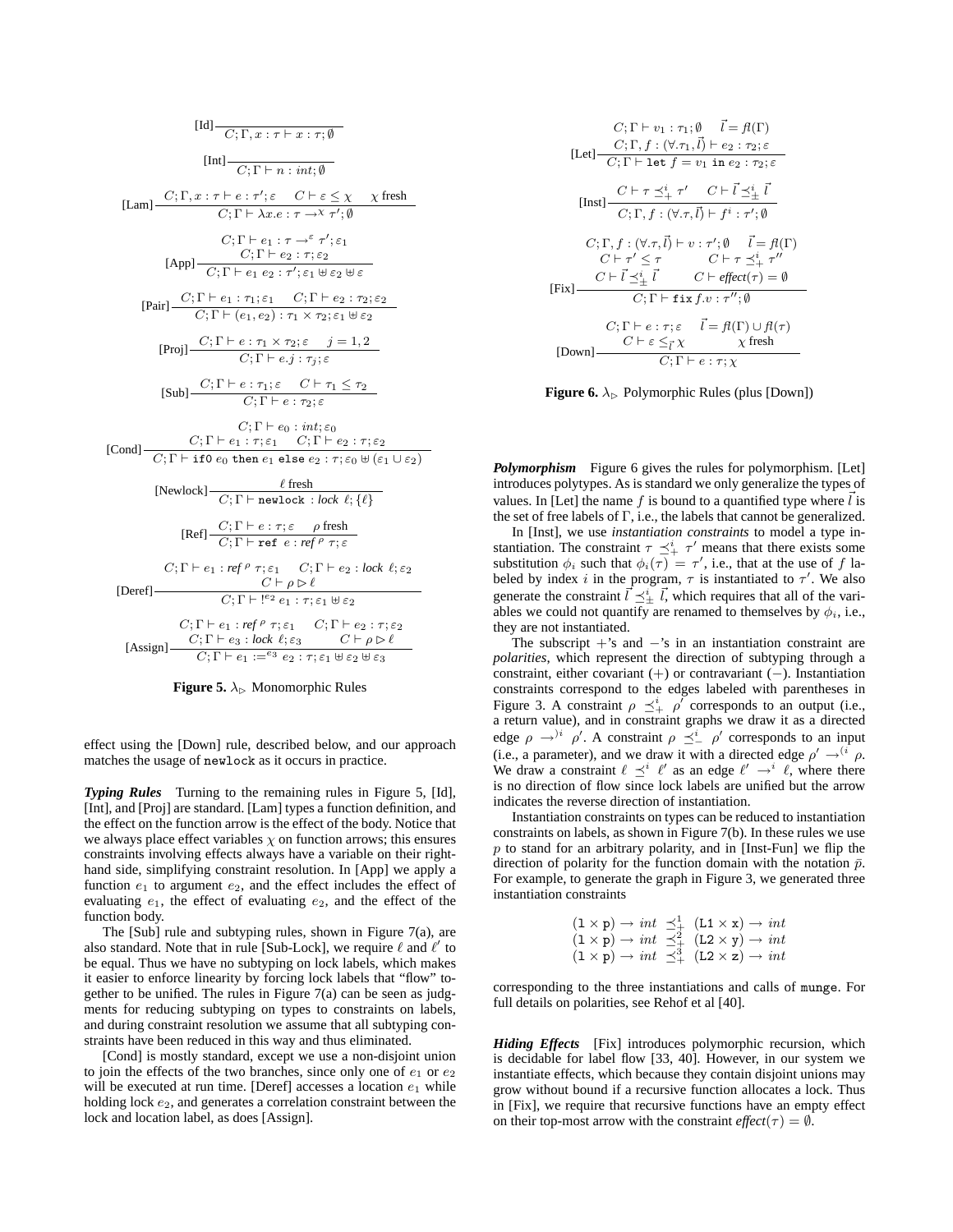$$
[\text{Sub-Int}] \xrightarrow{C \vdash int} \leq int
$$
\n
$$
[\text{Sub-Pair}] \xrightarrow{C \vdash \tau_1 \leq \tau'_1} C \vdash \tau_2 \leq \tau'_2
$$
\n
$$
[\text{Sub-Lock}] \xrightarrow{C \vdash \ell} \ell' \leq \tau'_1 \times \tau'_2
$$
\n
$$
[\text{Sub-Lock}] \xrightarrow{C \vdash \ell} \ell' \leq \text{lock } \ell'
$$
\n
$$
[\text{Sub-Ref}] \xrightarrow{C \vdash \rho \leq \rho'} C \vdash \tau \leq \tau' \quad C \vdash \tau' \leq \tau
$$
\n
$$
C \vdash \text{ref } \rho \tau \leq \text{ref } \rho' \tau'
$$
\n
$$
[\text{Sub-Fun}] \xrightarrow{C \vdash \tau_2} \tau_1 \quad C \vdash \tau'_1 \leq \tau'_2 \quad C \vdash \varepsilon_1 \leq \varepsilon_2
$$
\n
$$
C \vdash \tau_1 \rightarrow^{\varepsilon_1} \tau'_1 \leq \tau_2 \rightarrow^{\varepsilon_2} \tau'_2
$$

#### (a) Subtyping

[Inst-Int] 
$$
\frac{C \vdash \text{int} \preceq^i \text{int}}{C \vdash \text{int} \preceq^i \text{int}}
$$
\n[Inst-Pair] 
$$
\frac{C \vdash \tau_1 \preceq^i_p \tau'_1 \quad C \vdash \tau_2 \preceq^i_p \tau'_2}{C \vdash \tau_1 \times \tau_2 \preceq^i_p \tau'_1 \times \tau'_2}
$$
\n[Inst-Lock] 
$$
\frac{C \vdash \ell \preceq^i \ell'}{C \vdash lock \ell \preceq^i_p lock \ell'}
$$
\n[Inst-Ref] 
$$
\frac{C \vdash \rho \preceq^i_p \rho' \quad C \vdash \tau \preceq^i_\pm \tau'}{C \vdash \text{ref} \rho \tau \preceq^i_p \text{ref} \rho' \tau'}
$$
\n[Inst-Fun] 
$$
\frac{C \vdash \tau_1 \preceq^i_p \tau_2 \quad C \vdash \tau'_1 \preceq^i_p \tau'_2 \quad C \vdash \varepsilon_1 \preceq^i \varepsilon_2}{C \vdash \tau_1 \rightarrow^{\varepsilon_1} \tau'_1 \preceq^i_p \tau_2 \rightarrow^{\varepsilon_2} \tau'_2}
$$

#### (b) Instantiation

#### **Figure 7.** Subtyping and Instantiation Constraints

This is a strong restriction, and we would like to be able infer correlations for recursive functions that allocate locks. For example, consider the following two code snippets:

| fix $f.\lambda x$ .     | let $y = ref$ 0 in      |
|-------------------------|-------------------------|
| $let 1 = newlock in$    | fix $f.\lambda x$ .     |
| let $y = ref$ 0 in      | $let 1 = newlock in$    |
| $y :=$ <sup>1</sup> 42; | $y :=$ <sup>1</sup> 42; |
| $\ldots f\,0\ldots$     | $\ldots f\,0\ldots$     |

Here  $f$  is a recursive function that creates a lock 1 and accesses a location y. In both cases the lock does not escape the function, and therefore the linear labels corresponding to the locks in different iterations of the function cannot interfere. However, in the second case the location y is allocated outside the function, meaning that with each iteration it will be accessed with a different lock held, violating consistent correlation. We want to allow the first case while rejecting the second.

Thus we add a final rule [Down] to our type system to hide effects on lock labels that are purely local to a block of code [21]. In [Down], we generate a "filtering" constraint  $\varepsilon \leq \vec{l} \chi$ , which means that  $\chi$  should contain labels in  $\varepsilon$  that *escape* through  $\vec{l}$ , but not necessarily any other label. We determine escaping during constraint resolution. Formally,  $C \vdash \text{escapes}(l, l)$ , where l is either a  $\rho$  or  $\ell$ , if

$$
l \in \vec{l} \lor \exists c, l'.\left(C \vdash c \land l, l' \in c \land C \vdash escapes(l', \vec{l})\right)
$$

| $C \cup \{\ell = \ell'\} \Rightarrow C \ell \mapsto \ell' $                                                                                             |  |
|---------------------------------------------------------------------------------------------------------------------------------------------------------|--|
| $C \cup {\rho_0 \leq \rho_1} \cup {\rho_1 \leq \rho_2} \quad \cup \Rightarrow \quad {\rho_0 \leq \rho_2}$                                               |  |
| $C \cup \{\ell_0 \preceq^i \ell_1\} \cup \{\ell_0 \preceq^i \ell_2\} \quad \Rightarrow \quad C[\ell_2 \mapsto \ell_1] \cup \{\ell_0 \preceq^i \ell_1\}$ |  |
| $C \cup \{\rho_1 \preceq^i_{-} \rho_0\} \cup \{\rho_1 \leq \rho_2\} \cup \{\rho_2 \preceq^i_{+} \rho_3\} \quad \cup \Rightarrow \{\rho_0 \leq \rho_3\}$ |  |

(a) Flow of lock and location labels

$$
\begin{array}{ccc}C\cup\{\rho\leq\rho'\}\cup\{\rho'\vartriangleright\ell\}&\cup\Rightarrow&\{\rho\vartriangleright\ell\}\\C\cup\{\rho\preceq^i_p\rho'\}\cup\{\rho\vartriangleright\ell\}\cup\{\ell\preceq^i\ell'\}&\cup\Rightarrow&\{\rho'\vartriangleright\ell'\}\end{array}
$$

#### (b) Correlation propagation

$$
C \cup \{\emptyset \leq \chi\} \Rightarrow C
$$
  
\n
$$
C \cup \{\varepsilon \leq \chi\} \cup \{\chi \leq \chi'\} \Rightarrow C \cup \{\varepsilon \leq \chi\} \cup \{\varepsilon' \leq \chi\}
$$
  
\n
$$
C \cup \{\varepsilon \leq \chi\} \cup \{\chi \leq \chi'\} \cup \Rightarrow \{\varepsilon \leq \chi'\}
$$
  
\n
$$
C \cup \{\varepsilon \leq \chi\} \cup \{\chi \leq \chi'\} \cup \Rightarrow \{\varepsilon \leq \chi'\}
$$
  
\n
$$
C \cup \{\varepsilon \leq \chi\} \cup \{\chi \leq \chi'\} \Rightarrow C
$$
  
\n
$$
C \cup \{\{\emptyset \leq^i \chi\} \Rightarrow C
$$
  
\n
$$
C \cup \{\{\emptyset \leq^i \chi\} \Rightarrow C \cup \{\emptyset \leq^i \ell'\} \cup \{\{\ell'\} \leq \chi\}
$$
  
\n
$$
C \cup \{\varepsilon \oplus \varepsilon' \leq^i \chi_0\} \Rightarrow C \cup \{\varepsilon \leq^i \chi'\} \cup \{\varepsilon' \leq^i \chi'\}
$$
  
\n
$$
C \cup \{\varepsilon \oplus \varepsilon' \leq^i \chi\} \Rightarrow C \cup \{\varepsilon \leq^i \chi\} \cup \{\varepsilon' \leq^i \chi'\}
$$
  
\n
$$
C \cup \{\varepsilon \cup \varepsilon' \leq^i \chi\} \Rightarrow C \cup \{\varepsilon \leq^i \chi\} \cup \{\varepsilon' \leq^i \chi'\}
$$
  
\n
$$
C \cup \{\varepsilon \cup \varepsilon' \leq^i \chi'\} \Rightarrow C \cup \{\varepsilon \leq^i \chi\} \cup \{\varepsilon' \leq^i \chi'\}
$$
  
\n
$$
C \cup \{\{\emptyset \leq^i \chi\} \Rightarrow C
$$
  
\n
$$
C \cup \{\{\emptyset \leq^i \chi\} \Rightarrow C
$$
  
\n
$$
C \cup \{\{\varepsilon \geq^i \chi\} \Rightarrow C \cup \{\{\ell\} \leq \chi\}
$$
  
\n
$$
C \cup \{\varepsilon \in \{\varepsilon\} \
$$

(c) Effect propagation

#### **Figure 8.** Constraint Resolution

In other words, l escapes through  $\vec{l}$  if it is in  $\vec{l}$  or if it appears in a constraint in C with an l' that escapes in  $\vec{l}$ . For example, if  $\rho \triangleright \ell$ and  $\rho$  escapes, then  $\ell$  escapes. This prevents 1 from being hidden in our second example above, while in the first example we can apply [Down] to hide the allocation effect successfully. Although [Down] is not a syntax-directed rule, it is only useful to apply it to terms whose effect may be duplicated in the type system. Hence we can make the system syntax-directed by assuming that [Down] is always applied once to  $e$  in rule [Lam], so that the effect on the function arrow has as much hidden as possible. Also note that we can easily encode the lexically-scoped lock allocation primitive newlock x in e as  $(\lambda x.e)$  newlock and applying [Down] to the application.

Uses of [Down] are rare in C programs in our experience, which tend to use global locks. Some C programs also store locks in data structures, and in this case [Down] allows us to hide locks that are created and then packed inside of an existential type (Section 3.3) that contains the only reference to them.

## **2.3 Constraint Resolution**

After we have applied the rules in Figures 5, 6, and 7 to a  $\lambda_{\triangleright}$ program, we are left with a set of constraints C. To check that a program is consistently correlated, we first reduce the constraints C into a *solved form*, from which we can easily extract correlations between locks and locations.

Figure 8 gives a series of left-to-right rewrite rules that we apply exhaustively to the constraints to compute their solution. Figure 8(a) gives rules to compute the "flow" of locations and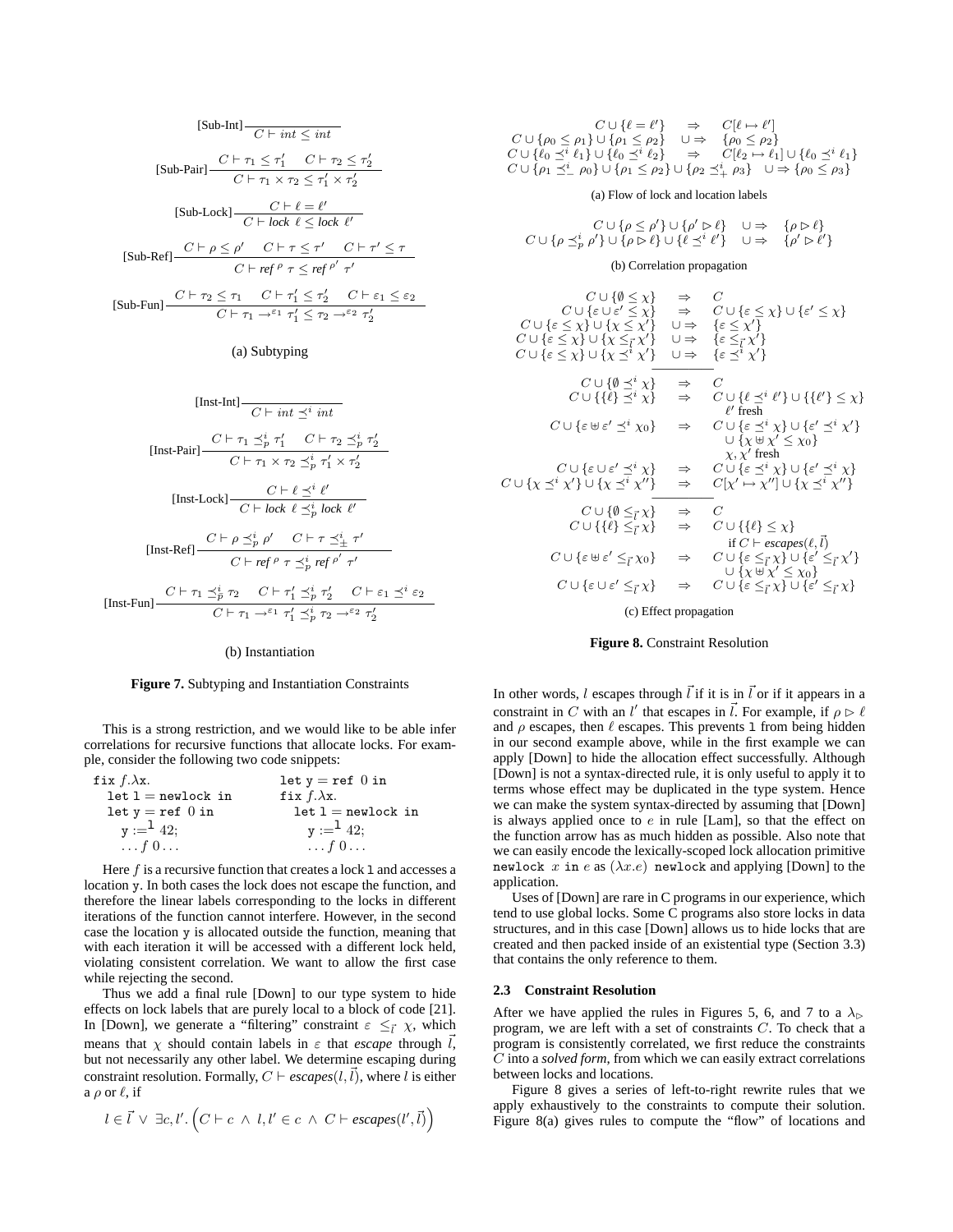locks; part (b) gives the rules for propagating correlations; and part (c) propagates effects so that we can check that disjoint unions are truly disjoint. The rules in part (a) are mostly standard, while parts (b) and (c) are new. Here,  $C \cup \Rightarrow C'$  means  $C \Rightarrow C \cup C'$ .

The first rule of part (a) resolves equality constraints on lock labels and the second transitively closes subtyping constraints on location labels. The next rule is the standard semi-unification rule [24]: If a lock label  $\ell_0$  is instantiated at site i to two different lock labels  $\ell_1$  and  $\ell_2$ , then  $\ell_1$  and  $\ell_2$  must be equal (because the substitution at site i has to substitute for  $\ell_0$  consistently). The final rule is for "matched flow." Recall the [Inst] rule from Figure 6: if f has polytype  $(\forall \text{.} \text{ref}^{\rho_1} \tau_1 \rightarrow^{\emptyset} \text{ref}^{\rho_2} \tau_1, \emptyset)$ , then instantiating this polytype at site i to the type ref<sup> $\rho_0$ </sup>  $\tau_1 \rightarrow^{\emptyset}$  ref<sup> $\rho_3$ </sup>  $\tau_1$  requires that C contain instantiation constraints  $\rho_1 \preceq^i_{-} \rho_0$  and  $\rho_2 \preceq^i_{+} \rho_3$ (according to [Inst-Fun] and [Inst-Ref]). The negative constraint corresponds to context-sensitive flow from the caller's argument to the function's parameter while the positive constraint corresponds to the returned value. Say that  $f$  is the identity function; then  $C$ would contain the constraint  $\rho_1 \leq \rho_2$ , indicating the function's parameter flows to its returned value. Thus the argument at site  $i$  should flow to the value returned at site  $i$ , and so the matched flow rule permits the addition of a flow edge  $\rho_0 \leq \rho_3$ . For a full discussion of this rule, see Rehof et al [40].

In the correlation propagation rules in part (b), the first rule says that if location  $\rho$  flows to a location  $\rho'$  that is correlated with  $\ell$ , then  $\rho$  is correlated with  $\ell$  also. Notice that there is no similar rule for flow on the right-hand side of a correlation, because we unify lock labels. The next rule propagates correlations at instantiation sites. Similarly to location propagation, if we have a correlation constraint  $\rho \triangleright \ell$  on the labels in a polymorphic function, and we instantiate  $\ell$  to  $\ell'$  and  $\rho$  to  $\rho'$  at some site i, then we propagate the correlation to  $\ell'$  and  $\rho'$ . For example, Figure 3 depicts the following three constraints, among others (recall an edge  $l' \rightarrow$ <sup>(i</sup> l in the figure corresponds to a constraint  $l \preceq_{-}^{i} l'$ ):

$$
1\preceq^1_- L1 \qquad p\preceq^1_- x \qquad p\rhd 1
$$

Using our resolution rule yields the constraint  $x \triangleright L1$ , shown in Figure 3 with a dashed line. Note that the polarity of the instantiation constraint on  $\rho$  is irrelevant for this propagation step, because locks can correlate with both inputs (parameters) and output (returns).

Part (c), presented as three blocks of rules, propagates effect constraints. The first block of rules discards useless effect subtyping, replaces standard unions by two separate constraints, and computes transitivity of subtyping on effects. The next block of rules handles instantiation constraints. The constraint  $\emptyset \preceq^i \chi$  can be discarded, because it places no constraint on  $\chi$ . (It is not even the case that  $\chi$  must be empty, because it may have subtyping constraints on it from other effects.) In the next rule we model instantiation of a function with a single effect  $\{\ell\}$ . In our system, each time we call a function that invokes newlock we wish to treat the locks from different calls differently. Thus we create a fresh lock label  $\ell'$ that flows to  $\chi$  and require that  $\ell$  is instantiated to  $\ell'$ . The remaining rules copy disjoint unions across an instantiation site, expand non-disjoint unions, and require that effect variables are instantiated consistently.

The last block of rules propagates effects across filtering constraints. The only interesting rule is the second one, which propagates an effect  $\{\ell\}$  to  $\chi$  only if  $\ell$  escapes in the set  $\vec{l}$ ; this corresponds to "hiding" effects  $\chi$  that are only used within a lexical scope.

After applying the rewrite rules, there are three conditions we need to check. First, we need to ensure that all disjoint unions formed during type inference and constraint resolution are truly disjoint. We define  $occurs(\ell, \varepsilon)$  to be the number of times label  $\ell$  occurs disjointly in  $\varepsilon$ :

$$
occurs(\ell, \emptyset) = 0
$$
  
\n
$$
occurs(\ell, \chi) = \max_{\varepsilon \leq \chi} occurs(\ell, \varepsilon)
$$
  
\n
$$
occurs(\ell, \{\ell\}) = 1
$$
  
\n
$$
occurs(\ell, \{\ell'\}) = 0 \quad \ell \neq \ell'
$$
  
\n
$$
occurs(\ell, \varepsilon \uplus \varepsilon') = occurs(\ell, \varepsilon) + occurs(\ell, \varepsilon')
$$
  
\n
$$
occurs(\ell, \varepsilon \cup \varepsilon') = \max(occurs(\ell, \varepsilon), occurs(\ell, \varepsilon'))
$$

We require for every effect  $\varepsilon$  created during type inference (including constraint resolution), and for all  $\ell$ , that  $occurs(\ell, \varepsilon) \leq 1$ . We enforce the constraint  $effect(\tau) = \emptyset$  by extracting the effect  $\varepsilon$  from the function type  $\tau$  and ensuring that  $occurs(\ell, \varepsilon) = 0$  for all  $\ell$ .

Finally, we ensure that locations are consistently correlated with locks. We compute  $S(C, \rho)$  for all locations  $\rho$  and check that it has size  $\leq$  1. This computation is easy with the constraints in solved form; we simply walk through all the correlation constraints generated in Figure 8(b) to count how many different lock labels appear correlated with each location  $\rho$ .

We now analyze the running time of our algorithm for each part of constraint resolution. Let  $n$  be the number of constraints generated by walking over the source code of the program. Then the rules in Figure 8(a) take time  $O(n^3)$  [40], as do the rules in Figure 8(b), since given *n* constraints there can be only  $O(n^2)$  correlations among locations and locks mentioned in the constraints. Constraint resolution rules like those given in parts (a) and (b) have been shown to be efficient in practice [9].

There exist constraint sets  $C$  for which the rules in Figure 8(c) will not terminate. This is because a cycle in the instantiation constraints might result in a single effect being repeatedly copied and renamed. We believe that this cannot occur in our type system, however, because we forbid recursive functions from having effects. Even so, effect propagation can still be  $O(2^n)$ , because a single effect might be copied through a chain of instantiations that double the effect each time.

**Soundness** We have proven that a version of our type system  $\lambda_{\infty}^{cp}$ based on polymorphically constrained types [33] is sound, and that the system presented here reduces to that system. We define a callby-value operational semantics as a series of rewriting rules, using evaluation contexts  $E$  to define evaluation order, as is standard. The evaluation rule for newlock generates a fresh lock constant L, and ref  $v$  generates a fresh location constant  $R$ . We extend labels  $l$  to include  $L$  and  $R$  and define typing rules for them. We also introduce *allocation constraints*  $L \leq^{1} \ell$  to indicate that lock variable  $\ell$  has been allocated as constant L. We then refine  $S(C, \rho)$  to  $S_q(C, \rho)$ , which only refers to concrete lock labels:

$$
S_g(C, \rho) = \{ L \mid C \vdash \rho \rhd \ell \land C \vdash L \le^1 \ell \}
$$

Thus  $S_q(C, \rho)$  is the set of concrete locks correlated with  $\rho$  in C. Next we define valid evaluation steps, which are those such that

if a location R is accessed with lock L, then  $L \in S<sub>g</sub>(C, R)$ .

DEFINITION 3 (Valid Evaluation). We write 
$$
C \vdash e \longrightarrow e'
$$
 iff  $e \equiv \mathbb{E}[l^{[L]} v^R]$  or  $e \equiv \mathbb{E}[v'^R := [L] v]$  implies  $L \in S_g(C, R)$ .

Notice that this still allows a location to be correlated with more than one lock. We define an auxiliary judgment  $\varepsilon \vdash_{ok} C$ , which holds if in C all locations are consistently correlated and no lock labels in  $\varepsilon$  have been allocated.

We write  $\vdash_{cp}$  for the type judgment in  $\lambda_{\triangleright}^{cp}$ . We then show preservation, which implies soundness.

**LEMMA 1** (Preservation). *If*  $C$ ;  $\Gamma \vdash_{cp} e : \tau$ ;  $\varepsilon$  *where*  $\varepsilon \vdash_{ok} C$  *and*  $e \longrightarrow e'$ , then there exists some  $C', \varepsilon'$ , such that  $(\varepsilon' - \varepsilon) \cap f(C) =$  $\emptyset$ *;* and C' + c → e'; and ε' +<sub>ok</sub> C'; and  $C'; \Gamma \vdash_{cp} e' : \tau; \varepsilon'.$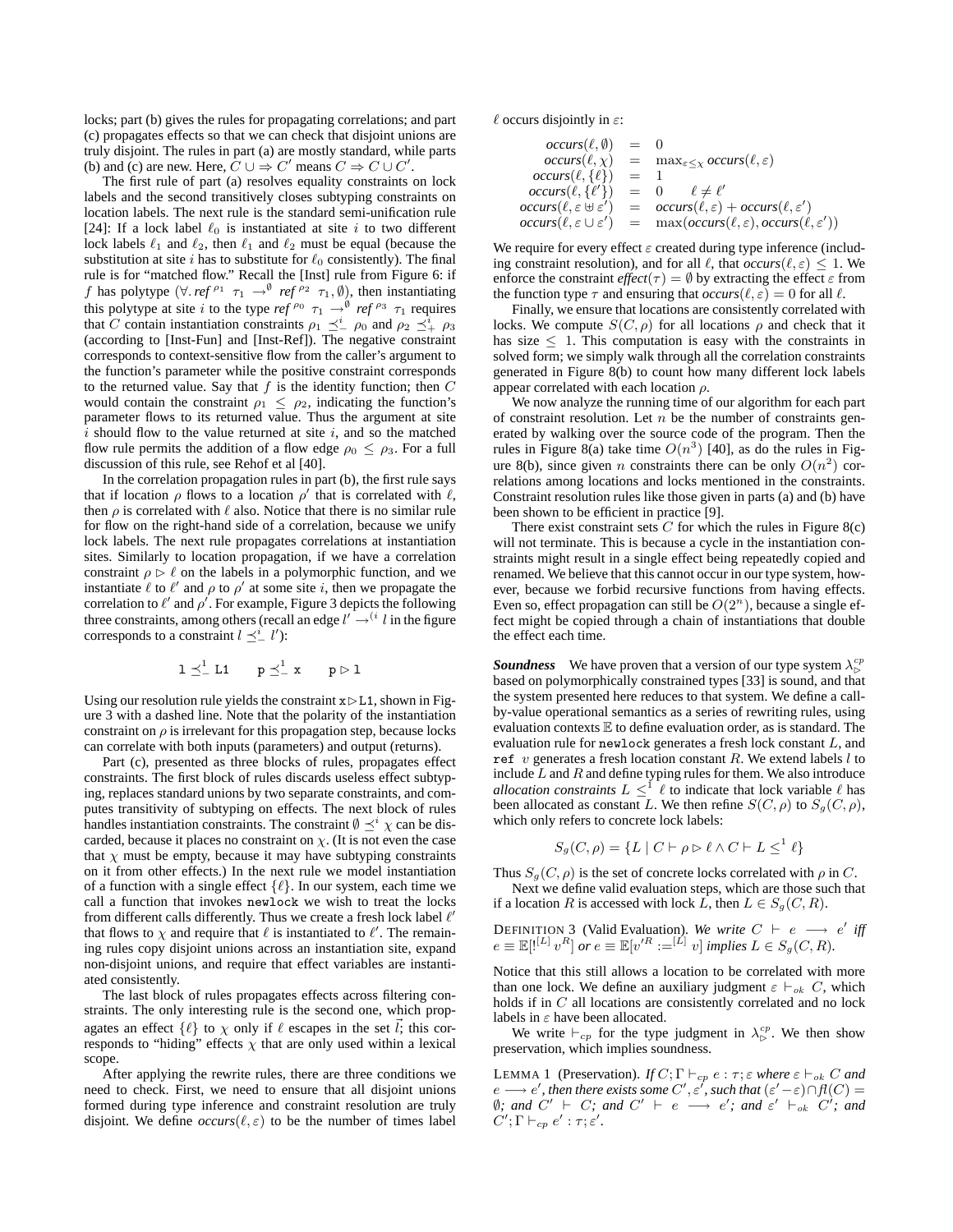(The proof is by induction on  $C; \Gamma \vdash_{cp} e : \tau; \varepsilon$ .) This lemma shows that if we begin with a consistently correlated constraint system and take a step for an expression  $e$  whose effect is  $\varepsilon$ , then the evaluation is valid. Moreover, there is some consistently correlated  $C'$  that entails  $C$ , where  $C'$  may contain additional constraints if the evaluation step allocated any locks or locations. Notice that since  $C'$  entails  $\tilde{C}$ , any correlations that hold in  $C$  also hold in  $C'$ . Since at each evaluation step we preserve existing correlations and maintain consistent correlation, a well-typed program is always consistently correlated during evaluation.

Finally, we can prove that we can reduce judgments in  $\lambda_{\triangleright}$  to  $\lambda_{\rm b}^{cp}$ . This reduction-based proof technique follows Fähndrich et al [12].

LEMMA 2 (Reduction). *Given a derivation of*  $C; \Gamma \vdash e : \tau; \varepsilon$ , *then*  $C^*$ ;  $\Gamma^* \vdash_{cp} e : \tau; \varepsilon^*$ *.* 

where  $C^*$  is the set of constraints closed according to the rules in Figure 8(a) and (b),  $\varepsilon^*$  is the set of locks in  $\varepsilon$  according to the rules in Figure 8(c), and  $\Gamma^*$  is a translation from  $\lambda_{\triangleright}$  to  $\lambda_{\triangleright}^{cp}$  type assumptions.

Full proofs can be found in a forthcoming technical report.

## **3. LOCKSMITH: Race Detection for C**

LOCKSMITH applies the ideas of Section 2 to the full C programming language. We implemented LOCKSMITH using CIL [35] as a C front-end and using BANSHEE [30] to encode portions of the constraint graph and to apply the resolution rules in Figure 8(a). We use our own constraint solver for the rest of the analysis.

LOCKSMITH is structured as a set of modules implementing different phases of the analysis. The first phase traverses source code and generates constraints akin to  $\lambda_{\triangleright}$  constraints. However, while  $\lambda_{\triangleright}$  programs specify a correlation between a lock and a location explicitly, in C such correlations must be inferred. Using some additional constraint forms, LOCKSMITH infers which locks are held at each program point, and generates correlations accordingly to detect potential races. As an optimization, LOCKSMITH includes a middle phase to compute which locations are always thread-local and therefore can be ignored for purposes of checking correlation. LOCKSMITH also includes two additional features to improve precision for C. We support existential types, to model locks stored in data structures, and we try to model pointers to void precisely and structures efficiently.

#### **3.1 Flow-Sensitive Race Detection**

LOCKSMITH extends  $\lambda_{\triangleright}$  type judgments to include *state variables*  $\psi$  [21] to model the flow-sensitive events needed to infer correlations. Judgments include both an input and an output state variable, representing the point just before and just after, respectively, execution of the expression. Function types also have an input and output  $\psi$ , to represent the initial and final states of the function. Control flow from state  $\psi$  to state  $\psi'$  is indicated by a *control flow constraint*  $\psi \leq \psi'$ , and we also include instantiation on states, written  $\psi \preceq_p^i \psi'$ . Each state is assigned a *kind* that describes how that state differs from preceding states.

As an example, the typing rule for acquiring a lock is

$$
\psi; C; \Gamma \vdash e : lock \ \ell; \psi'; \varepsilon \qquad \psi'' \ \text{ fresh} \ \text{[Acquire]} \frac{C \vdash \psi' \leq \psi'' \quad C \vdash \psi'' : \text{Acquire}(\ell)}{\psi; C; \Gamma \vdash \text{acquire } e : int; \psi''; \varepsilon}
$$

This rule says that to infer a type for acquire  $e$  beginning in state  $\psi$ , we infer a labeled lock type for  $e$ , whose evaluation produces the state  $\psi'$ . We create a new state  $\psi''$  that immediately follows  $\psi'$  and in which  $\ell$  is acquired. A similar rule for release e annotates states with kind Release $(\ell)$ , and a rule for dereferences and assignments annotates states with kind  $\text{Der}\{\rho\}$  for reads of writes to location  $\rho$ . An example of control-flow constraints is shown below in Section 3.3.

*Computing Held Locks* Given a control-flow constraint graph, LOCKSMITH computes the locks held at each program point represented by a state  $\psi$ . Assume for the moment that all locks are linear. Then at a node  $\psi$  such that  $C \vdash \psi :$  Acquire( $\ell$ ), the lock  $\ell$  is clearly held. We iteratively propagate this fact forward through constraints  $\psi \leq \psi'$  (and likewise for instantiation constraints) stopping propagation at any node  $\psi$  for which  $C \vdash \psi$ : Release( $\ell$ ). At joins we intersect the sets of acquired locks. This continues until we reach a fixed point.

In essence this analysis computes the set of locks that *must* be acquired at each program point. Notice that because the analysis is necessarily conservative, we may decide at a program point that lock  $\ell$  is not held even if it is at run time. This is safe because if our analysis inaccurately determines that a lock is released, at worst it will report a data race where no race is possible.

At function calls, denoted by another kind of  $\psi$  variable, we "split" the set of locks. At a split, we propagate the state of  $\ell$  to the function's input state only if that function actually changes the state of (acquires or releases)  $\ell$ , since otherwise the function must be polymorphic in  $\ell$ 's state. (Which locks are (transitively) mentioned by a function is determined by a standard, context-sensitive effect analysis.) The state of other locks is added to the output state of the function upon return. This is similar to *Merge* nodes in CQual [21]. Crucially, this optimization ensures we do not conflate lock states at calls to library functions such as printf. At instantiation sites  $\psi \preceq^i_p \psi'$ , we use the renaming defined by  $\preceq^i_+$  to copy the states of any locks in the domain of the substitution corresponding to  $i$  from  $\psi$  to  $\psi'$ , and vice-versa for  $\preceq^i_{-}$  constraints.

*Inferring Correlations and Finding Races* Now, for each state variable  $\psi$  of kind Deref( $\rho$ ), we generate a correlation constraint  $\rho \triangleright \{\ell_1, \ldots, \ell_n\}$ , where the  $\ell_i$  are the set of locks held at  $\psi$ . (We have extended correlation constraints to include a set of locks rather than a single lock.)

Given the correlation constraints, we could apply the rules in Figure 8(b) to infer all correlations. However, because we "split" lock states at function calls, this would result in many false alarms, since a correlation constraint  $\rho \triangleright \{ \ell_1, \ldots, \ell_n \}$  generated inside a function really means that locks  $\ell_i$  are held *in addition* to any locks held at the function's callers. Thus in LOCKSMITH, rather than inserting each correlation constraint into a global set  $C$ , we define a family of constraint sets  $C_{\psi}$ , one per  $\psi$ , and propagate them backwards along the control-flow constraint graph. When we reach a split node in the constraint graph, we add to each correlation constraint any held locks that were split off previously.

When we are done propagating, we check for consistent correlation among the correlation constraints  $C_{\psi}^{\text{main}}$  which correspond to the initial state  $\psi$  of main(). As correlation constraints now refer to lock sets, we define

$$
S(C, \rho) = \{ \{ \ell_1, \ldots, \ell_n \} \mid C \vdash \rho \rhd \{ \ell_1, \ldots, \ell_n \} \}
$$

A location labeled  $\rho$  is consistently correlated if

$$
|\bigcap S(C,\rho)| \ge 1
$$

i.e., if there is at least one lock held every time  $\rho$  is accessed.

In the discussion thus far we have assumed that all locks are linear, but as per discussion in Section 2 this could be unsound. Rather than forbid non-linear locks, in LOCKSMITH we treat them as always released. Therefore non-linear locks are never included in correlation constraints, and so they do not prevent races from being reported. Our implementation currently allows most linearity checking to be optionally disabled, as we have found it is not very helpful in practice and can have a steep performance penalty. Our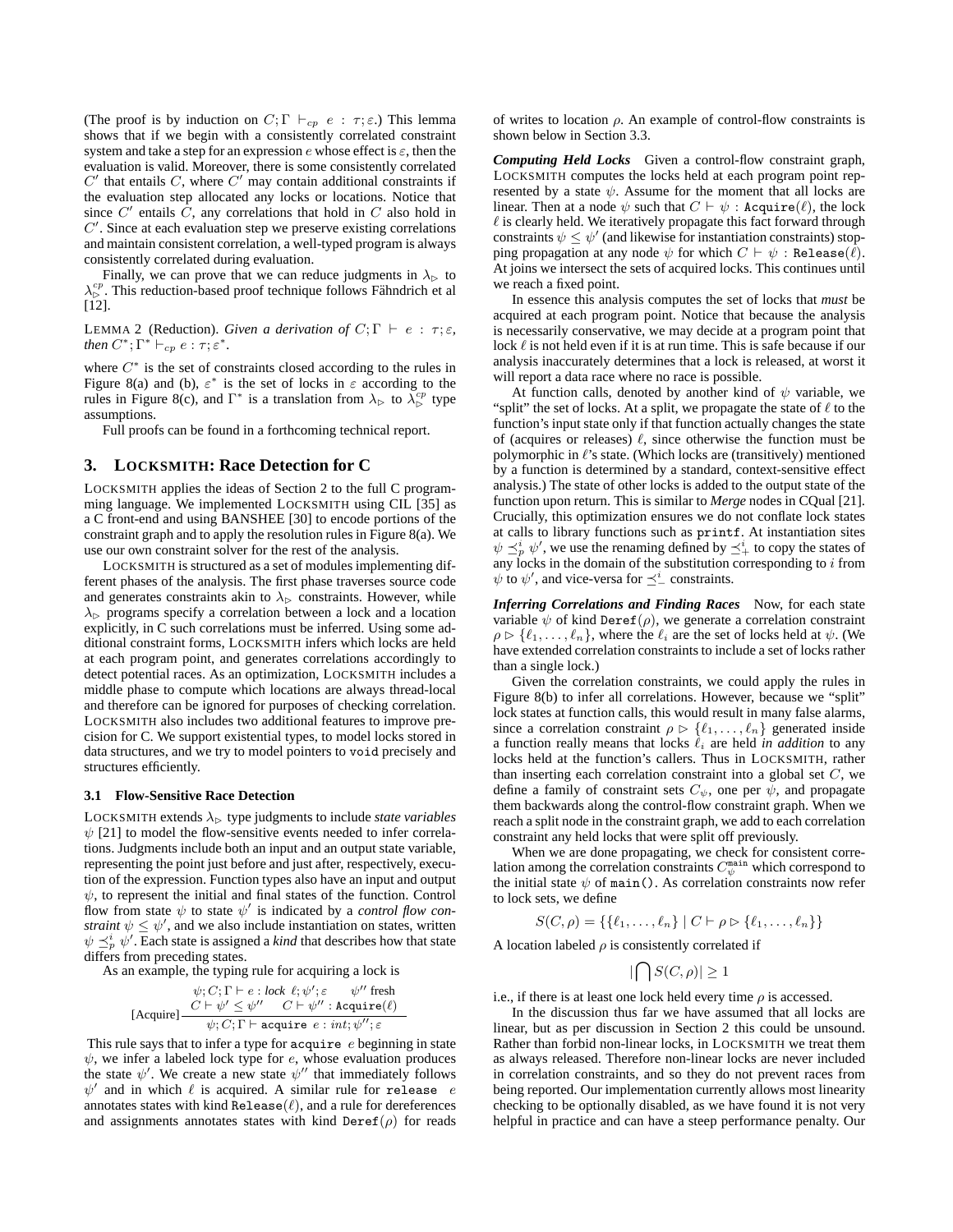```
int x;
void *f(...) {
  int *p = (int *) <math>mallrowright</math> (…);*p = x;}
int main(void) {
  x = 42;
  pthread_create(..., f, ...);
  pthread_create(..., f, ...);
}
```
**Figure 9.** Example of Sharing Analysis

implementation also omits the right disjunct of the  $\text{excapes}(\ell, l)$ check used for [Down] because it is not supported by BANSHEE. While possible, it is highly improbable that this omission will result in missed races.

#### **3.2 Shared Locations**

As an optimization, LOCKSMITH generates correlation constraints at states  $\text{Der}(\rho)$  only when  $\rho$  may be thread-shared. Thus threadlocal data need not be consistently correlated, which in practice substantially improves the precision and efficiency of LOCKSMITH.

We use several techniques to infer sharing. Our core technique is based on *continuation effects*. In the standard approach, the effect of an expression e denotes those locations read and written by e. In our approach, each expression has both input and output effects,  $\epsilon_i$  and  $\epsilon_o$ , where  $\epsilon_o$  denotes the locations read and written in the program executed after  $e$  (including forked threads), while  $\epsilon_i$  contains  $\epsilon_o$  and those locations read and written in e itself. We compute continuation effects context-sensitively using BANSHEE.

When a new thread is created, we determine the locations it might share with its parent (or other threads the parent forks) as follows. Let  $\epsilon_t$  be the input effect of the child thread, and let  $\epsilon^*$ be the *input closure* of a continuation effect  $\epsilon$ , defined as all those locations  $\rho'$  that could flow to locations  $\rho \in \epsilon$ . Then  $S = \epsilon_t^* \cap \epsilon_o^*$  is the possibly-shared locations due to the fork, where  $\epsilon_0$  is the output effect of the parent. We prune S further to only mention  $\rho$  if it is written in either  $\epsilon_t^*$  or  $\epsilon_o^*$  (so that read-only access is not a race). For each Deref( $\rho$ ) state, we generate a correlation constraint for  $\rho$  if

$$
\rho^* \cap \bigcup_{\text{all } S} S \neq \emptyset
$$

We make two improvements to this basic technique. First, rather than intersect  $\rho^*$  with *all* S, we consider only those S due to the forking of the current thread, its ancestors, or any child threads created by the current thread prior to the dereference of  $\rho$ ; all dereferences in main prior to forking the first thread are considered unshared. This allows data to be accessed thread locally without protection, and only once it becomes shared must it be consistently correlated. Second, we apply a *Down-Fork* rule to further filter from S locations that do not escape a forked thread, and thus cannot be shared with its parent. In particular, suppose we spawn a thread  $t$ that may access location  $\rho$ . Then we observe that if  $\rho^* \cap fl(\Gamma)^* = \emptyset$ , where  $f(\Gamma)$  is the set of free labels in the types of variables visible at the point of the fork, then  $\rho$  is not visible outside the child thread and thus cannot be shared.

To see the benefit of these techniques, consider the code in Figure 9. This program initializes a global variable x and then forks two threads (using pthread create) that invoke the function f, which reads x and writes it to freshly-allocated storage. Sharing analysis determines that x is never written after it becomes shared,



**Figure 10.** Existential Quantification

and hence does not require consistent correlation. Also notice that both copies of f allocate a location at the same syntactic position in the program. Thus our analysis assigns both allocations the same location  $\rho$ . A naive analysis would determine that  $\rho$  is shared because it is accessed by both child threads. Using Down-Fork, however, we observe that  $\rho$  does not escape the body of f and hence is thread-local.

Finally, our implementation also includes a *uniqueness* analysis. We perform a very basic, intraprocedural, flow-sensitive alias analysis to determine when local variables definitely point to threadlocal memory. For example, consider the following code:

```
\text{int} * x = (\text{int} *) \text{ malloc}(\text{sizeof}(\text{int}));*x = 2;lock(l);
shared = x; /* becomes shared */
```
Here x points to newly-allocated memory that is subsequently initialized. Then x is assigned to shared—a variable visible to another thread—after acquiring lock l. The assignment causes \*x to be an alias of shared; if this code occurs in a routine run by multiple threads, our earlier sharing analysis will think that x is always thread-shared. But our local uniqueness analysis observes that at the write to  $\ast x$ , the variable x has not yet escaped, and hence the write is ignored for purposes of correlation.

#### **3.3 Existential Quantification for Data Structures**

In applying our system to C programs, we found several examples where locks are stored in heap data structures along with the data they protect. Standard context-sensitive analyses typically merge all elements of the same data structure into an indistinguishable "blob," which would cause us to lose track of the identities of locations and the linearities of locks in data structures. In this subsection we briefly sketch an approach to solving this problem that has proven effective for one of our benchmarks.

As an example, consider the program in Figure 10(a). This program first binds m to a new lock labeled  $\ell_1$ , and then binds x to a new reference labeled  $\rho_1$  (here for convenience we mark labels in the source code directly). The program then sets  $p$  to be one of two pairs. The *pack* operation alerts our analysis that the pairs should be treated abstractly so that we can conflate them without losing correlations. Next the program *unpacks* p and acquires the pair's lock before dereferencing its pointer.

Notice that although r may be either  $\rho_1$  or  $\rho_2$  at runtime, and l may be either  $\ell_1$  or  $\ell_2$ , in either case the correct lock will be acquired. Because we used *pack* before the data structure was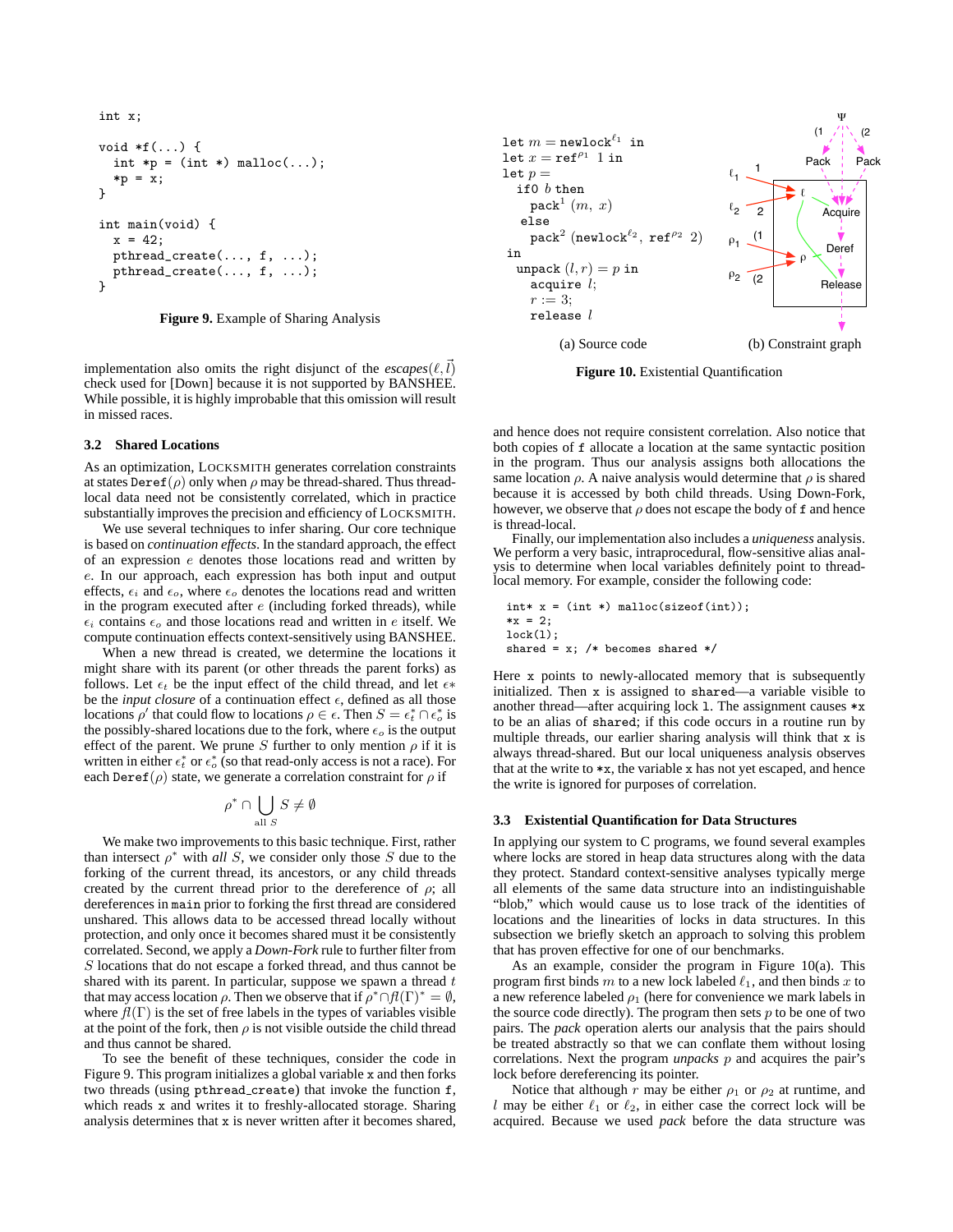conflated, our analysis gives  $p$  the type

$$
\exists \ell, \rho[\rho \rhd \{\ell\}].\,lock \ \ell \times \mathit{ref}^{\rho} \ int
$$

meaning that p contains some lock  $\ell$  and some location  $\rho$  where  $\ell$ and  $\rho$  are correlated.

One key novelty of LOCKSMITH is that, given a program with pack and unpack annotations, we perform *inference* on existential types using constraint resolution rules similar to those in Figure 8. Figure 10(b) shows the constraint graph for our example. Rather than give resolution rules explicitly, we discuss the algorithm informally on this example. Existential inference using this basic technique is sound for the related problem of label flow [38].

In this figure, we represent data flow from labels  $\ell_i$  and  $\rho_i$  to the packed labels  $\ell$  and  $\rho$  with directed edges annotated with the pack site. It is no coincidence that this is the same notation used for universal quantification in Figure 3—it is the duality of universal and existential quantification that lets us use similar techniques for both. The remaining edges show the states at the various program points. Initially we are in some state  $\psi$ . Then we pack one of the two pairs, represented by a split labeled with  $(i$  for pack site  $i$ . Within the unpack (shown in the box), we acquire lock  $l$ , dereference  $r$ , and then release  $l$ . At the dereference site, lock  $l$  is held, and so we generate a constraint  $r > \{l\}$  (not shown in the graph). We propagate this correlation constraint using matched flow as in Figure 8(b) and generate two constraints,  $\rho_1 \triangleright \{\ell_1\}$  and  $\rho_2 \triangleright \{\ell_2\}.$ Had we not used existential quantification here, we would not have been able to track correlation precisely, because  $\ell_1$  and  $\ell_2$  would have been non-linear, and there would have been no way to tell which goes with  $\rho_1$  and which goes with  $\rho_2$ .

LOCKSMITH supports existential types for structs. To use existentials, the programmer annotates aggregates that can be packed to indicate which fields should have bound types after packing. We extend C with a special  $pack(x)$  statement that makes x's type existentially quantified. For unpacking, the programmer inserts  $start\_unpack(x)$  and  $end\_unpack(x)$  statements, which begin and end the scope of the unpack, possibly non-lexically. In Section 4, we show that existential quantification is useful for one of our benchmarks. We needed to add a total of 29 pack, unpack, and field annotations to the program that could benefit, and 3 of the 12 start unpack operations are not lexically scoped.

## **3.4 Analysis of** void\* **and Aggregates**

We aim to be sound, and so we use a number of techniques to conservatively model the unsafe aspects of C without losing too much precision. At type casts of dissimilar types we conflate locations in the actual and cast-to type. However, for void\* pointers, we instead maintain a set of non-void\* types that are cast to or from them [29]. Any type cast to or from that void\* at the same type is unified with the matching type stored in the void\*. This technique enables us to model the common case when void\* is used for polymorphism, which is important because the POSIX pthread create routine takes a void\* argument that is passed into the function called when the new thread starts. However, using this model of void\* is unsound, because it does not handle up- or downcasts of struct types and assumes programmers use void\* safely. Nevertheless, we have found it effective in practice, and it makes the output of LOCKSMITH much easier to interpret by reducing conflation.

Some struct types in C programs may have many fields (we have seen cases of 100 or more), many of which themselves have struct types containing many fields. For precision, we wish to assign fresh labels to fields of different instances of the same struct type. However, if we model these types naively by representing all fields of all instances of aggregates, then the analysis becomes very inefficient. Instead, we represent structure fields lazily [29], so that

| Benchmark | <b>Size</b> | Time | Warn. | Unguarded | Races |
|-----------|-------------|------|-------|-----------|-------|
|           | (KLOC)      |      |       |           |       |
| aget      | 1.6         | 0.8s | 15    | 15        | 15    |
| ctrace    | 1.8         | 0.9s | 8     | δ         |       |
| pfscan    | 1.7         | 0.7s | 5     |           |       |
| engine    | 1.5         | 1.2s |       |           |       |
| smtprc    | 6.1         | 6.0s | 46    |           |       |
| knot      | 1.7         | 1.5s | 12    |           |       |

**Table 1.** Summary of Experimental Results: POSIX Apps

we only model those fields that are actually used. This optimization does not affect precision, but can provide a significant speedup.

# **4. Experiments**

We evaluated LOCKSMITH on a modest set of benchmarks, including several small applications and medium-sized Linux kernel drivers. We conducted our experiments on a dual Xeon@2.8GHz PC with 3.5GB of RAM, running RedHat Enterprise Linux, kernel version 2.4.21. LOCKSMITH was compiled using OCaml 3.08.1, with all C code (BANSHEE and the OCaml runtime system) compiled with gcc 3.2.3-53 at optimization level -O2. Reported elapsed times are the median of 7 runs.

## **4.1 POSIX Threads Applications**

We selected several multi-threaded programs largely gathered from sourceforge.net. *Aget* is an FTP client in which multiple threads download chunks of a file. *Ctrace* is a library for tracing the execution of multi-threaded programs; we analyzed a sample application that came with its distribution. *Pfscan* is a multithreaded file scanner that combines the functionality of find, xargs, and fgrep. *Engine* issues requests to several search engines in parallel and collates the responses. *Smtprc* is an open mail relay scanner that looks for potential configuration problems. Finally, *knot* is a multi-threaded webserver distributed with the Capriccio user-level threads package [48].

In our experiments we measured the number of warnings reported by LOCKSMITH and how many of those warnings correspond to races. Here is a somewhat simplified warning taken from aget:

```
Possible data race on
 &bwritten(aget_comb.c:943)
References:
 dereference at aget_comb.c:1079
 locks acquired at dereference:
   &bwritten_mutex(aget_comb.c:996)
  in: FORK at aget_comb.c:468 ->
   http_get aget_comb.c:468
  dereference at aget_comb.c:984
  locks acquired at dereference:
    (none)
  in: FORK at aget_comb.c:193 ->
   signal_waiter(aget_comb.c:193) ->
    sigalrm_handler(aget_comb.c:957)
```
The first part indicates where the data that might be accessed in race is allocated, in this case the global variable bwritten defined at line 943. The second part lists where that location may be dereferenced, along with the locks held at that point and the contextsensitive control-flow path that led to the dereference. Above we show two (out of many) accesses. The first is in a thread running the function http\_get with the mutex &bwritten\_mutex held. The second access is in another thread running signal waiter, which has called the function sigalrm handler; this takes place with no lock held, violating consistent correlation. In practice this situation could arise when the user terminates aget abruptly with a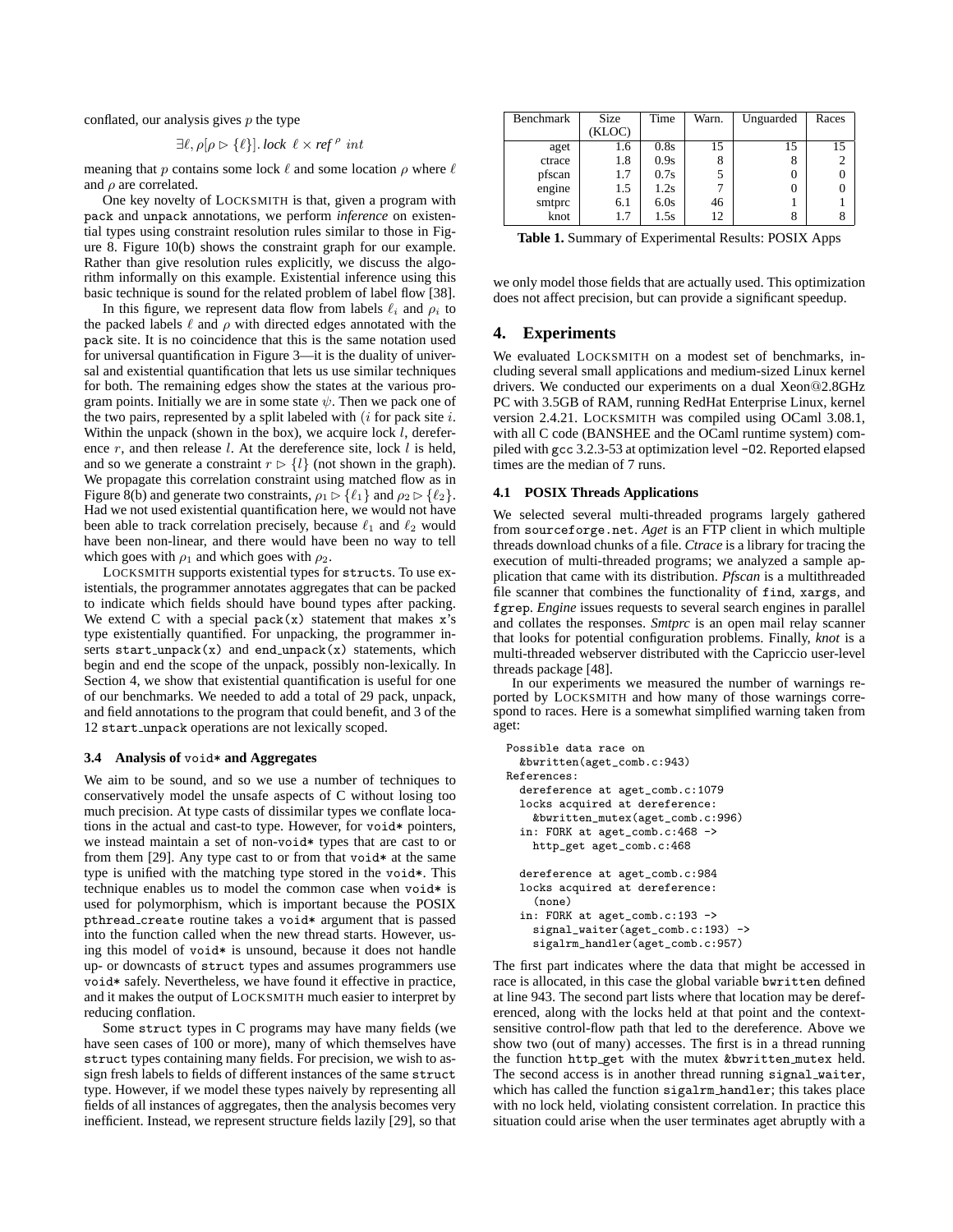| Benchmark | Size   | Time               | Warn. | Unguarded | Races |
|-----------|--------|--------------------|-------|-----------|-------|
|           | (KLOC) |                    |       |           |       |
| plip      | 19.1   | 24.9s              | 11    |           |       |
| eql       | 16.5   | 3.2s               | 3     |           |       |
| 3c501     | 17.4   | 240.1s             | 24    | 2         | 2     |
| sundance  | 19.9   | 98.2s              | 3     |           |       |
| sis900    | 20.4   | 61.0s <sup>1</sup> | 8     | 2         |       |
| slip      | 22.7   | 16.5s <sup>1</sup> | 19    |           |       |
| hp100     | 20.3   | 31.8s <sup>1</sup> | 23    | 2         |       |

**Table 2.** Summary of Experimental Results: Linux Drivers

signal, which causes it to save its current state to disk. The race on bwritten could cause it to be confused when the program restarts.

Table 1 shows the experimental results for these application programs. We merge multi-file programs into a single C file using the CIL merger, which eliminates duplicate and unused declarations. The table lists the size of the merged program in lines of preprocessed code. Since the application programs use the standard C library, we constructed a stub file containing function definitions that model the data flow and effects of libc routines used in our benchmarks, totaling roughly 400 LOC (not counted in the table).

The third column shows the total number of warnings of potential races issued by LOCKSMITH. The "Unguarded" column lists the number of warnings that constitute true violations of consistent correlation. Some of these may not be races because a shared location is protected using other techniques. The last column lists the number of true races, in which data could be accessed simultaneously by two threads and one of the accesses is a write.

For aget, most of the races are similar to the example above. For knot, all the races seem to be benign; most are due to unprotected accesses to global variables used to gather statistics. Ctrace uses semaphores to communicate among threads, so while 6 guarded-by violations reported are legitimate, the data is not subject to races. The two real races are on global variables; one is benign, but the other is used to communicate information between threads, and a race could cause messages to be lost. Finally, smtprc has one race that occurs when a reaper thread sets a global counter that is also set and read by the main thread, which could cause unpredictable behavior.

LOCKSMITH also reported a number of false alarms, mostly arising from two coding idioms that LOCKSMITH does not handle. One is when a parent thread accesses previously shared data after its child threads have died (3 for engine, 1 for pfscan), as determined by pthread mutex join or other signaling mechanisms. Another is when a global data structure points to thread-local data, indexed by thread identifier (4 in engine, 44 in smtprc). The remaining false alarms could be handled with some improvements to the local sharing analysis (3 for knot), and to allowable idioms of existential initialization (3 for pfscan).

We also tried to run LOCKSMITH on several larger programs, but were ultimately unsuccessful due to resource exhaustion. We do not believe these problems are fundamental, and plan to continue to investigate how LOCKSMITH can be applied to larger programs.

## **4.2 Device Drivers**

In addition to application code, we applied LOCKSMITH to a set of Linux device drivers. We found that determining synchronization assumptions for device drivers is challenging because the internal Linux API is complex and sparsely documented. Complicating matters, earlier versions of the kernel used a single spin lock ("the big kernel lock" or BKL) to prevent parallel access within the kernel, and remnants of this discipline remain. For example, as far

as we can tell, character driver operations are always called with the BKL held, removing the need for multi-processor synchronization.

Therefore, we chose to apply LOCKSMITH to network device drivers, which must use internal locking and are relatively welldocumented. We focused on seven drivers from the 2.6.12 kernel: plip (parallel-line IP), slip (serial line IP), eql (network traffic equalizer), and sis900, 3c501, hp100 and sundance (ethernet card drivers). We constructed stub files with a special main routine that simulates the kernel's concurrent interaction with the driver via interrupts, timeouts, and user process-induced calls. LOCKSMITH models kernel spin locks in the same way it models POSIX mutexes. We ran LOCKSMITH with some linearity checking disabled, because currently our semi-unification algorithm does not terminate for some drivers. We believe this can be fixed by implementing an extended occurs check [24].

Table 2 lists our results. We found a total of 4 races. The races in plip and sis900 are both benign races on counters. One race in 3c501 is a presumably benign race on a debugging flag. The other race in 3c501 occurs on a flag that tracks whether the driver is transmitting. We believe a race on this flag could cause errors if it occurs in the middle of a send operation. The guarded-by violations that were not races were due to the use of *atomic operations* which are always thread safe. These are implemented with inline assembly code that LOCKSMITH processes conservatively.

The main source of false alarms in drivers is due to conflation and other conservatism due to type casts. This causes LOCKSMITH mistakenly to think locations could be shared when they are not. Several of the false alarms could be addressed using existentials, in principle, to model a lock stored in a data structure, but we currently cannot check the initialization pattern. Finally, in many cases synchronization is context dependent, employing state variables and other non-lock-based forms. It was difficult to tell in these cases whether a race existed or not, since we are not kernel experts, so we considered them to be non-races in the table.

## **4.3 Per-feature Effectiveness**

We examined the various features described in Section 3 for improving the precision of the analysis. Table 3 shows the number of warnings issued by the tool depending on which techniques are enabled, along with the corresponding running time. In particular, we measured the cumulative effectiveness of four techniques: (1) our technique for modeling a void\* cast to/from a single type precisely (Void), as compared to conflating all locations at all levels of a type cast to void $\ast$ ; (2) the use of Down-Fork to reduce false sharing (DownF); (3) flow-sensitive uniqueness analysis of local variables (Uniq); and (4) using existential quantification to model locks local to data structures (Exist), which only affects the knot benchmark. All but the last feature are fully automatic, while existentials require manual insertion of packs and unpacks; we used 29 annotations for knot.

For a more visual comparison, we show the normalized effect of each technique on precision in Figure 5. The non-black portion of each bar is the scaled improvement due to the addition of that particular feature. For example, we can see that for aget, 60% (26 of 43) warnings were eliminated due to precise handling of void\* while an additional 4.5% (2 of 43) were removed due to Down-Fork. Void and DownF are clearly the most useful overall. In contrast to Void and DownF, Exists and Uniq are useful only in a few cases, and may increase running time.

# **5. Related Work**

A number of systems have been developed for detecting data races and other concurrency errors in multi-threaded programs, including dynamic analysis, static analysis, and hybrid systems.

<sup>&</sup>lt;sup>1</sup> Did not perform linearity checking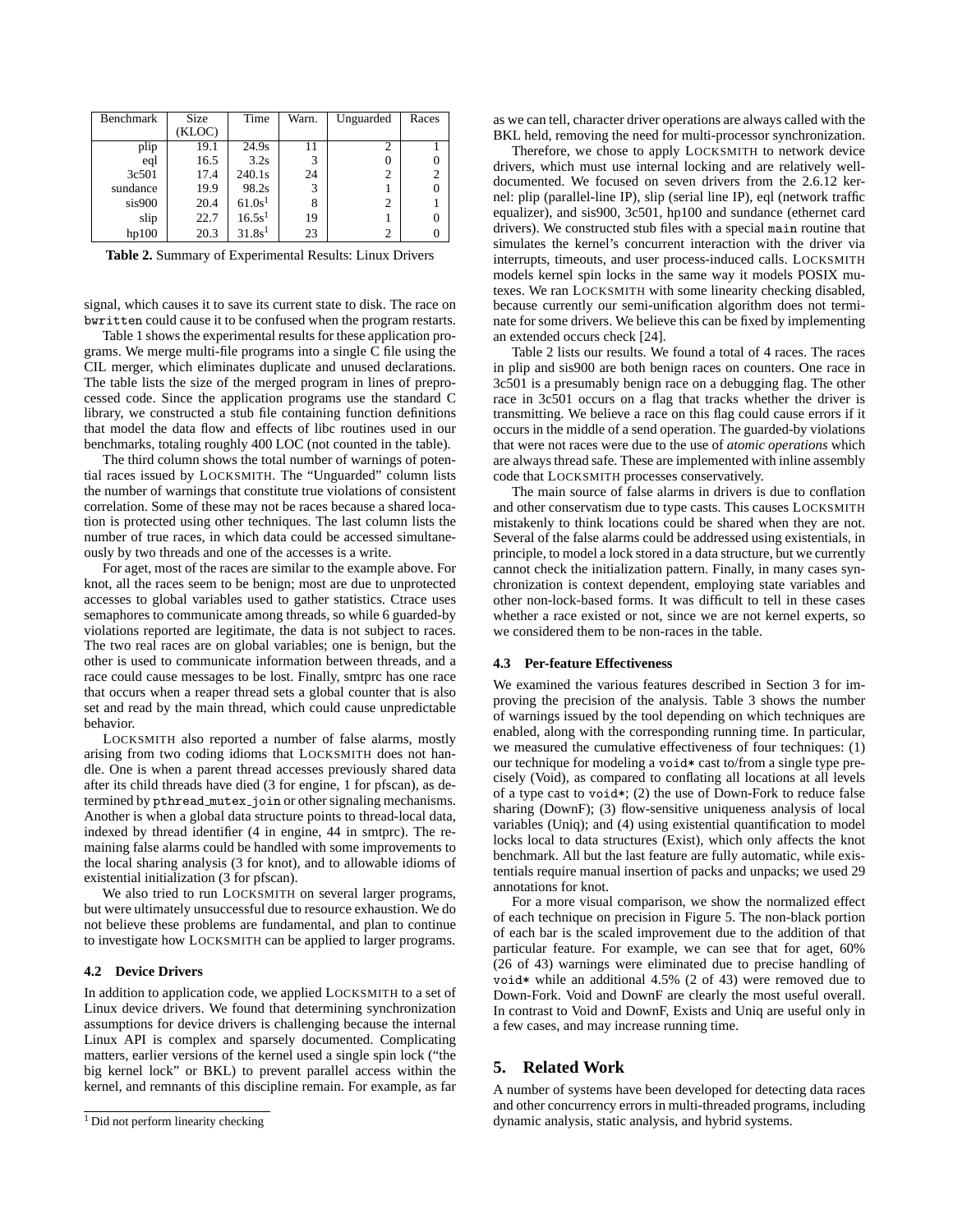| Benchmark    | All off         | $+$ Void                | $+DownF$                | $+$ Uniq                | $+Exist$        |
|--------------|-----------------|-------------------------|-------------------------|-------------------------|-----------------|
| aget         | 43              | 17                      | 15                      | 15                      | 15              |
|              | 1.5s            | 0.9s                    | 0.8s                    | 0.8s                    | 0.8s            |
| ctrace       | 9               | 8                       | $\overline{\mathbf{8}}$ | 8                       | 8               |
|              | 1.1s            | 0.9s                    | 0.9s                    | 0.9s                    | 0.9s            |
| pfscan       | 6               | 6                       | 5                       | $\overline{\mathbf{5}}$ | 5               |
|              | 0.7s            | 0.7s                    | 0.7s                    | 0.7s                    | 0.7s            |
| engine       | 11              | 11                      | 7                       | 7                       | 7               |
|              | 1.0s            | 1.0s                    | 1.0s                    | 1.2s                    | 1.2s            |
| smtprc       | 73              | 73                      | 46                      | 46                      | 46              |
|              | 5.6s            | 5.8s                    | 5.0s                    | 6.0s                    | 6.0s            |
| knot         | $\overline{30}$ | $\overline{29}$         | 20                      | 14                      | 12              |
|              | 1.2s            | 1.1s                    | 1.0s                    | 0.9s                    | 1.5s            |
| plip         | 25              | 11                      | 11                      | 11                      | 11              |
|              | 27.5s           | 23.8s                   | 24.0s                   | 24.9s                   | 24.9s           |
| eql          | 22              | 3                       | 3                       | 3                       | 3               |
|              | 2.9s            | 3.1s                    | 3.1s                    | 3.2s                    | 3.2s            |
| 3c501        | $\overline{24}$ | 24                      | $\overline{24}$         | $\overline{24}$         | $\overline{24}$ |
|              | 233.4s          | 238.3s                  | 238.7s                  | 240.1s                  | 240.1s          |
| sundance     | 52              | $\overline{\mathbf{3}}$ | 3                       | 3                       | 3               |
|              | 53.4s           | 98.5s                   | 99.6s                   | 98.2s                   | 98.2s           |
| $s$ is $900$ | 57              | 8                       | 8                       | 8                       | 8               |
|              | 40.5s           | 59.6s                   | 60.5s                   | 61.0s                   | 61.0s           |
| slip         | 25              | $\overline{19}$         | $\overline{19}$         | 19                      | $\overline{19}$ |
|              | 7.7s            | 16.2s                   | 16.4s                   | 16.5s                   | 16.5s           |
| hp100        | 28              | 24                      | 23                      | 23                      | 23              |
|              | 18.2s           | 31.1s                   | 31.6s                   | 31.8s                   | 31.8s           |

**Table 3.** Summary of per-feature effects

Dynamic systems such as Eraser [44] instrument a program to find data races at run time and require no annotations. The efficiency and precision of dynamic systems can be improved with static analysis [7, 36, 1]. Dynamic systems are fast and easy to use, but cannot prove the absence of races, and require comprehensive test suites.

Researchers have developed type checking systems against races [13] for several languages, including Java [14], Java variants [6], and Cyclone [22]. In general, systems based on type checking perform very well, but require a significant number of programmer annotations, which can be time consuming when checking large code bases [10, 15]. Static race detection in ESC/Java [19],which employs a theorem prover, similarly requires many annotations.

Some researchers have developed tools to automatically infer the annotations needed by the Java-based type checking systems just mentioned. Most target Java 1.4, which simplifies the problem by permitting only lexically-acquired locks via synchronized statements, whereas C (and Java 1.5) programs may acquire and release locks at any program point. Houdini [15] can infer types for the original race-free Java system [14], but lacks contextsensitivity. More recently Agarwal and Stoller [2] and Rose et al [43] have developed algorithms that infer types based on dynamic traces, but these require sizeable test suites to avoid excessive false alarms. Flanagan and Freund [17] have proposed a system for inference which is formulated to support parameterized classes and dependent types. Though the problem is NP-complete, their SAT-based approach can analyze 30K lines of Java code in 46 minutes. Von Praun and Gross's dataflow-based system also requires no annotations and performs well, checking 2000-line programs in a few seconds.

Naik, Aiken, and Whaley present a race detection system for Java [34]. Their system scales well to large Java programs and has found a number of races. They use a cloning-based alias analysis, and hence their approach does not suffer the summarization problem mentioned in Section 2.1 for other context-sensitive analyses. Analyzing Java 1.4 avoids some problems we encountered analyzing C code, such as flow sensitive locking, low-level pointer op-



erations, and unsafe type casts. They also omit linearity checking, which we include in  $\lambda_{\triangleright}$  but occasionally disable in LOCKSMITH.

Several completely automatic static analyses have been developed for finding races in C code. Polyspace [27] is a proprietary tool that uses abstract interpretation to find data races (and other problems). The Blast model checker has been used to find data races in programs written in NesC, a variant of C [26]. Race checking is not limited to checking for consistent correlation and can be state dependent, but is limited to checking global variables and can be quite expensive. Seidl et al [45] propose a framework for analyzing multi-threaded programs that interact through global variables. Using their framework they develop a race detection system for C and apply it to a small set of benchmarks, finding a number of data races. It is unclear whether their analysis supports context sensitivity and how it models data structures. RacerX [10] does not soundly model some features of C for better scalability and to reduce false alarms, but may miss races as a result. KISS [39] builds on model checking techniques, and has been shown to find many races, but ignores possible thread interleavings, possibly missing the most subtle bugs.

Work that detects violations of *atomicity*, either dynamically [16] or statically [20, 18] typically requires a program to be free of races.

Our analysis is based on ideas initially explored by Reps et al [41] and Rehof and Fähndrich [40], who showed how to encode context-sensitive analysis as a context-free language reachability problem. Our support for existential types is related to restrict or focus for alias analysis [3, 11]. Our flow-sensitive analysis is a significant extension of our previous work on flow-sensitive type qualifiers [21], which used a similar flow-sensitive constraint graph. Both systems can be seen as inference for a variant of the calculus of capabilities [8].

Correlation between locks and locations is similar to correlation between regions and pointers, and several researchers have looked at the problem of region inference, including the Tofte and Birkedal system for the ML Kit [47]. Henglein et al [25] use a control-flowsensitive and context-sensitive type system to check that regions with non-lexical allocation and deallocation are used correctly. Our treatment of lock allocation is similar to Henglein et al's treatment of region allocation, but our formal system supports higher-order functions, and we present a constraint-based inference algorithm.

# **6. Conclusion**

We have developed a tool, LOCKSMITH, that aims to prove the absence of data races in a C program. The core component of LOCK-SMITH is a context-sensitive *correlation analysis* that determines whether there exists a lock that is held consistently each time a memory location is accessed. This paper formalizes correlation